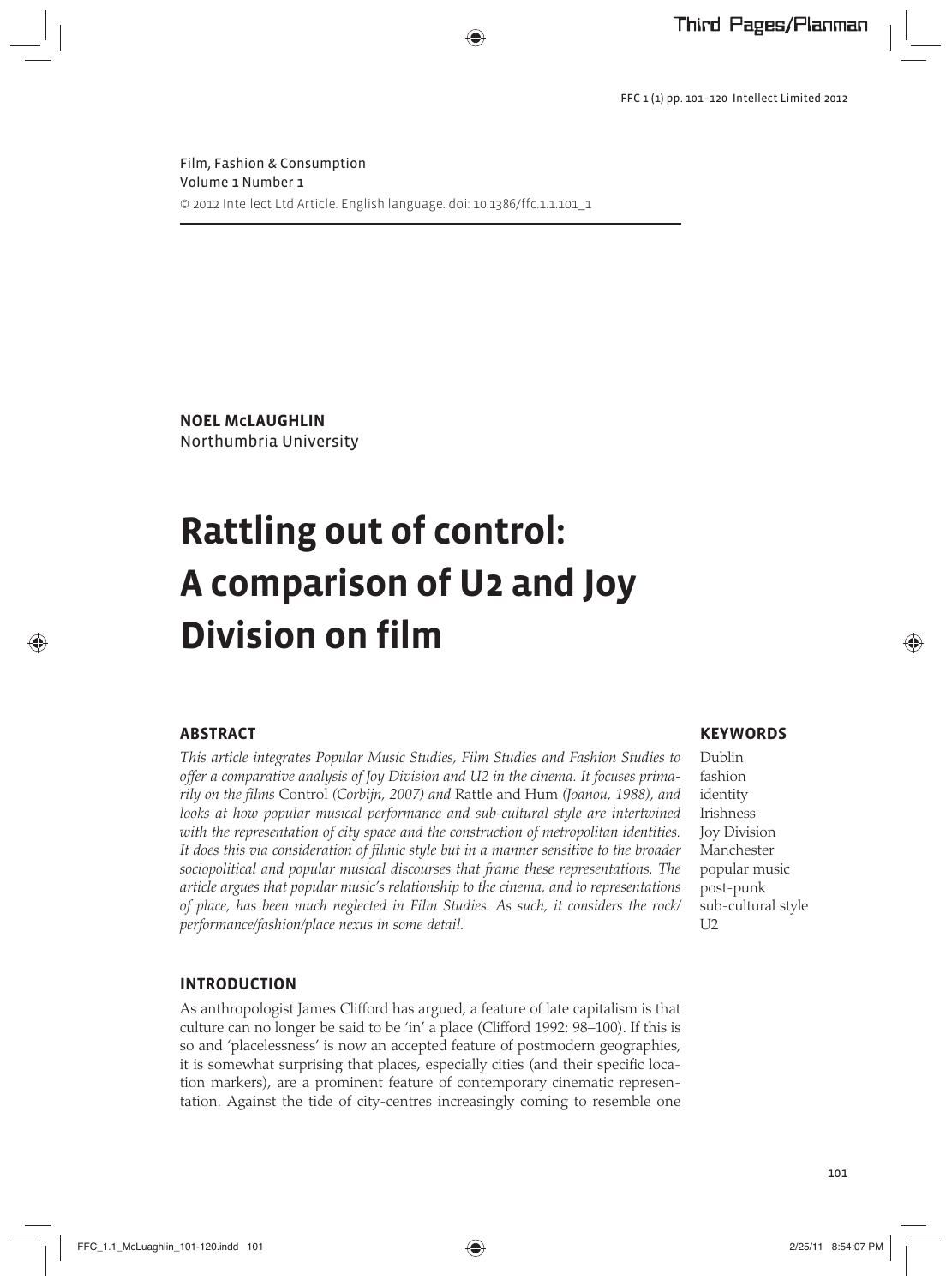- 1. Powrie defines 'alternative heritage' as a counter-past/ tradition to the dominant 'bourgeois heritage film' as described and analysed by Higson (1993) and Hill (1999: 74–123). Powrie's 'alternative' is exemplified by the work of film-makers such as Terence Davies, particularly 1988's *Distant Voices, Still Lives*, which focuses upon northern, working-class experience (and in a self-reflexive sense) over and above the privileged classes.
- 2. Brown appeared on the cover in January 1990 (*The Face* 2: 16). This was accompanied by a feature interview with both The Stones Roses and The Happy Mondays by Nick Kent entitled 'The Mancunian Candidates' (Kent 1990). Gallagher bedecked the front of *The Face* 2: 71 in 1994.

another, it seems that city-based mythologies are on the rise, promoting the distinctiveness of particular urban locales – their peculiar accents, fashions and 'attitudes' – in the face of apparent global cultural homogenization (an aspect of power producing multiple resistances). One perhaps superficial symptom of this is the European City of Culture bidding-wars, whereby cities are increasingly brought into competition with one another. This inter-city competition often underpins the clamour for regeneration money and the concomitant rush for investment capital deemed necessary for city development in the face of de-industrialization and the so-called 'turn to culture' (Samuel 1994; Wright 2009). Interestingly, rock and popular music – or more accurately its legacy in the form of popular musical nostalgia – has begun to play an increasingly conspicuous role in the types of heritage enterprise that have become a central plank in the culture industries (Cohen, Schofield and Lashua 2009). In a sense, the widespread 'retromania' apparent in popular music culture has been fuelled by the flattening out of popular music history via peer-to-peer file sharing systems such as Soulseek and sites such as YouTube and Spotify, which have actively assisted in keeping the popular music of the past alive as a vital part of the present juncture. These changes in the political economy of popular music culture, and the new patterns of distribution and consumption they have shaped, have played a powerful role in the (re)construction of broader citybased mythologies in the cinema – what Phil Powrie has labelled 'alternative heritage' (2000: 317–20).<sup>1</sup> If these popular musical representations of place and identity (and the sub-cultural styles that are their most outward manifestation) are vital in marking out cities as distinctive and thus in attracting investment, especially in the arena of tourism and tourist-related revenues, it is somewhat surprising that they are relatively under-analysed in Film Studies.

## **A TALE OF TWO CITIES**

This article seeks to explore two such city-based popular musical and rock/ fashion mythologies in the cinema. To narrow the focus it will consider how city space is entwined with regional/national discourses and identities in the representation of two bands prominently associated with their respective cities of origin: Joy Division's Manchester and U2's Dublin. As the largest urban area in northern England, Manchester is undoubtedly (after London) the most mythologized popular musical city in the United Kingdom, with an impressive roster of globally visible rock bands spanning the last three decades. In addition to the subject of this article and its successor band, New Order, the city has also produced The Smiths and Oasis, as well as The Fall, Magazine, The Buzzcocks and many others. Manchester also briefly became 'Madchester' when it surfed on a wave of innovative rock/dance cross-over bands such as The Happy Mondays and The Stones Roses in the fall-out of the muchmythologized 'second summer of love' of 1988/89. Indeed Manchester played a pivotal role in the broader story of 'rave', with the city's legendary Hacienda club at dance culture's epicentre (Hook 2009; Reynolds 1998: 70–1). The city also occupied the fashion spotlight in the early-to-mid-1990s with Ian Brown of The Stones Roses and Liam Gallagher of Oasis appearing on separate covers of the now defunct style bible *The Face*, cementing its base as an export centre of a distinctive – and decidedly proletarian – male 'look' to the rest of the United Kingdom (The Stone Roses with 'indie baggy' and Oasis with a version of the mod revival).<sup>2</sup> As Simon Reynolds has rather caustically put it: 'no British city has a greater sense of self mystique than Manchester' (Reynolds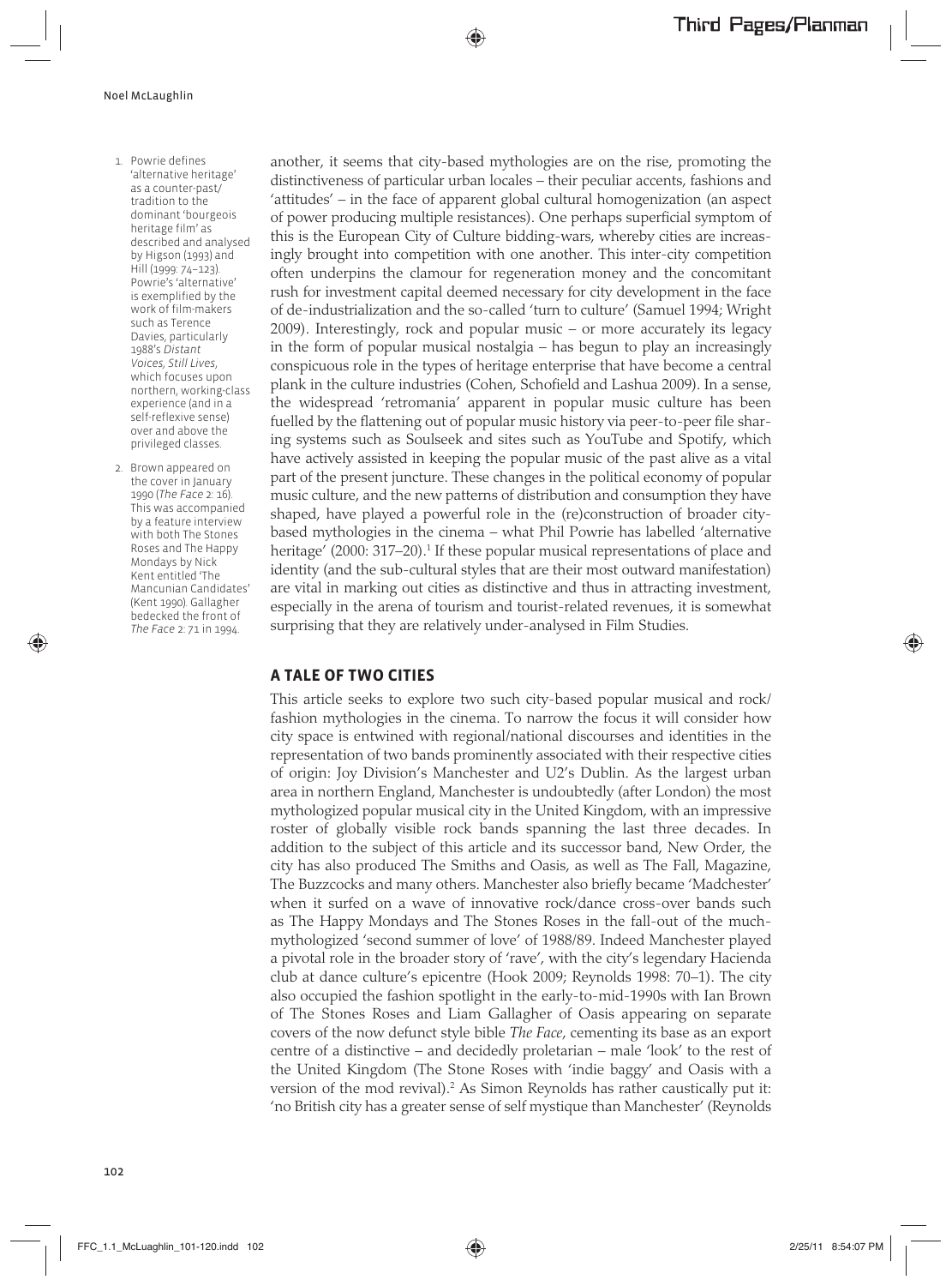2009b: 358), revealing that its distinctive music and fashions stand close to the top of an informal hierarchy of international popular musical cities.<sup>3</sup>

In this impressive history Joy Division are unusual in that two feature length films – Michael Winterbottom's *24 Hour Party People* (2002) and Anton Corbijn's *Control* (2007) – and one feature length documentary – Grant Gee's *Joy Division* (2007) – have explored their legacy (albeit to different degrees). The first of these, *24 Hour Party People*, does not focus exclusively on the band (even if they are pivotal to the overall story) but on the late Anthony H. Wilson, and his initial career as a regional television presenter/broadcaster and as then co-founder and CEO of cult record label, Factory. *Control*, based on lead singer Ian Curtis' widow Deborah's memoir, *Touching from a Distance* (1995), is more completely devoted to the story of singer and band, and in so doing on reproducing the 'texture' of Manchester in the mid-1970s to the turn of the decade. Gee's documentary takes a more analytical and 'academic' approach, incorporating interviews with key protagonists and their associates alongside archive footage of both band and city. The three films make for a particularly impressive triptych, approaching post-punk Manchester from different perspectives, and in so doing helped to promote the city's significant contribution to the current post-punk revival (encapsulated in the 'underground' scenes of London's trendy – and much maligned – Shoreditch area and in the many contemporary bands citing post-punk bands as influences, such as Interpol and The Editors).<sup>4</sup> However, the revival is more seriously announced, in a critical/academic sense, by the publication of Simon Reynolds' seminal account of the movement, *Rip It Up and Start Again* (2005).5

The Irish capital, by contrast, while widely known in international representations as a musical city, is, perhaps ironically, much less mythologized than its northern English counterpart. This is certainly the case in popular musical and related 'style' media in the United Kingdom. While Dublin has provided the setting for Alan Parker's hit film *The Commitments* (1991), as well as more recently in the low-budget Oscar-winning film *Once* (Carney, 2006), Dublin has not been associated with the same depth or breadth of popular musical legacy; nor has it been regarded as a centre for fashion (especially in its pre-'Celtic Tiger' days). In a primary sense, while the Irish capital is known as a musical city it is in a manner more closely allied with a more general national discourse and the Irish's long-established reputation for an innate musicality (and the legacy of folk and traditional music) and less with a specific popular musical movement, subgenre or sub-cultural style (see McLaughlin and McLoone 2000; Smyth 2005; Campbell 2010).<sup>6</sup> In short, Dublin, despite its international popular musical profile, does not possess the 'sub-cultural capital' (Thornton 1995: 121) and elaborated scene mythology of its more conspicuously 'fashionable' northern English neighbour. Music and its attendant clothing styles have been much more explicitly coupled to ethnicity in a way perhaps unthinkable in the UK context.7 Once again this is somewhat ironic, as Dublin is, of course, the base for U2, widely touted in popular discourse as the biggest band in the world. Despite the group's ubiquitous presence in global media, the city from which they have emerged and continue to reside and record in has little in the way of a popular music mythology, with the majority of internationally successful Irish acts prior to U2's emergence, such as Thin Lizzy and The Boomtown Rats, having had to leave Dublin in order to 'make it' (McLaughlin 2009; 2011). Dublin, therefore, is something of an 'unknown' city in popular musical and rock fashion terms (and especially so in the late 1970s and 1980s, the period that is the focus of

- 3. In a special issue of *Popular Music History*  devoted to popular music making, city space and urban regeneration, Keeffe (2009) argues somewhat controversially – and against the orthodoxy – that disastrous city-planning can have a beneficial effect on popular music production. His case-study of the mass housing estates in Hulme, and the role they played in generating the vibrant post-punk scene in Manchester in the late 1970s, neatly ties in with the focus of this article.
- 4. For an example of anti-Shoreditch invective, see the website www. ihatehipsters.com
- 5. This post-punk revivalism was continued in a series of BBC documentaries, most notably *Synth Britannia* (last broadcast on BBC4 on the 2 August 2010), that explored the key protagonists of the movement in some depth, and *Krautrock: The Rebirth of Germany* (BBC4 15 October 2010) which, in part, explored post-punk's roots.
- 6. For example, David Muggleton (2000) in one of the most complete studies of sub-cultural style post-Hebdige doesn't even mention Ireland, Dublin or Irishness – a sign that sub-culture is frequently regarded as a default English phenomenon.
- 7. An obvious index of this can be glimpsed in a trawl through the British music press and the seemingly endless re-cycling of special features on Manchester against the relative paucity of profiles of Dublin.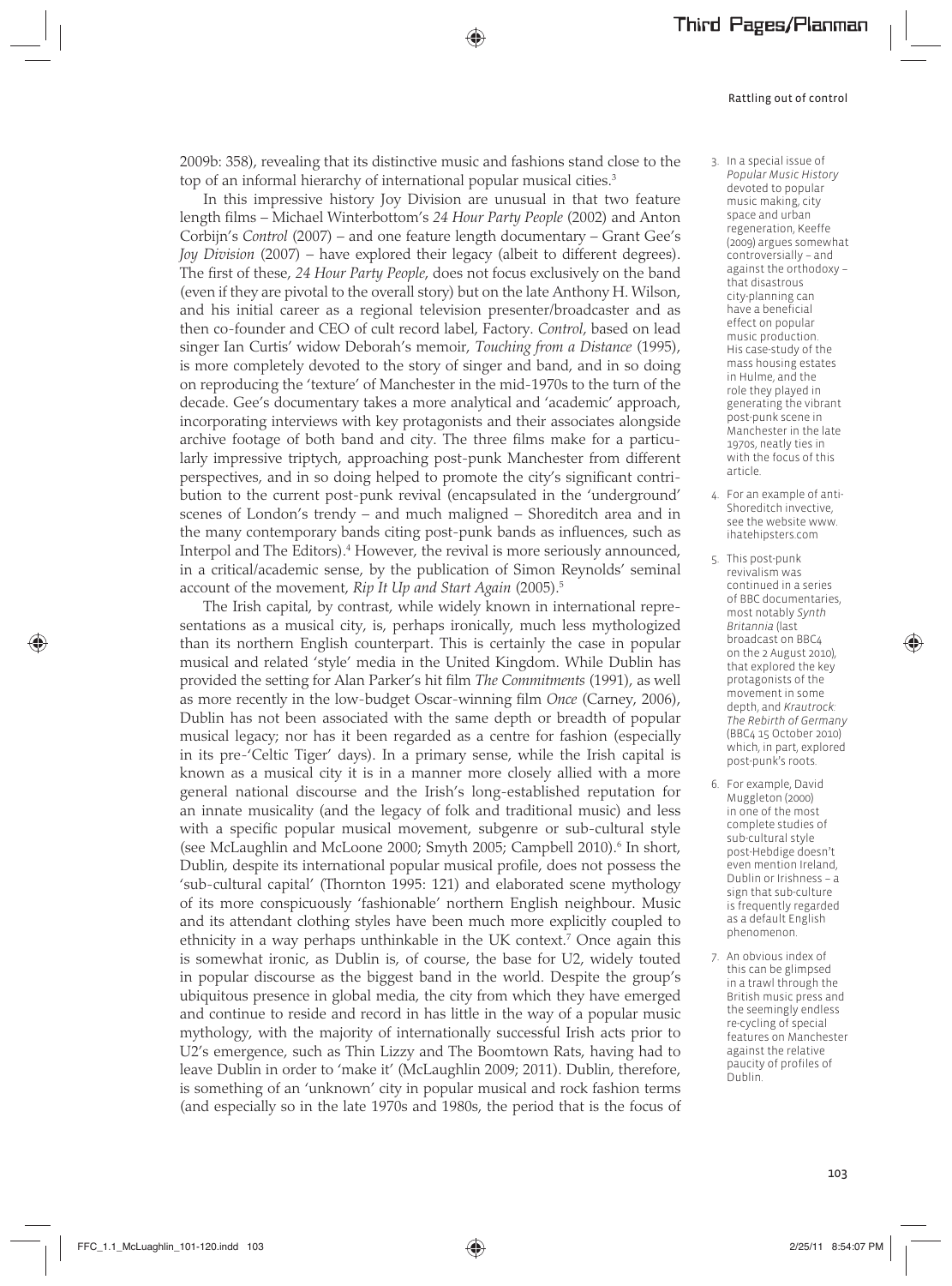- 8. A sign that Joy Division's 'cult' place has been a largely UK, European and 'underground' phenomenon in the United States can be glimpsed in the American publication *Faking It: The Quest for Authenticity in Popular Music*, where neither singer Ian Curtis nor the band are even mentioned (Barker and Taylor 2007).
- 9. The name conjures up images of eastern Europe – concrete tower blocks and grey monochrome – prior to the fall of the iron curtain. Of course, Joy Division is taken from the name for the prostitution wing of the concentration camps and forms a part of the band's wider fascination with fascist imagery. U2, by contrast, is hyperinclusive.
- 10. This video with its dark, funereal and medieval iconography offered graphically stark images of hooded monks in procession, carrying blown-up images of Curtis along a barren beach. The implication is clear: the singer is being canonized as a saint and martyr.

this article). As U2 possessed little in the way of an *a priori* popular musical city-based mythology to draw upon, they had, to an extent, to set about constructing their own (which, as will become apparent, led to some difficulties and dilemmas in the process). In fact, to a degree, U2 had to uncouple their identity from many of the dominant markers of Irish ethnicity, whether in the form of folk and traditional sounds and/or the broader stereotypes of the Irish circulating in Anglo-American media (see Hill 1988; McLoone 2000). *Rattle and Hum* (Joanou, 1988) is therefore an interesting case study, as it is the band's first cinema film and one that had major Hollywood distribution by Paramount Pictures. More significantly for the discussion here, it explicitly mobilizes discourses of place and nation, and does so in interesting and complex ways (and is therefore a useful companion piece to *Control*).

If U2 occupy a prominent place in terms of global record sales, conversely 'the mystique surrounding Joy Division has always been way out of proportion to their record sales' (Reynolds 2009b: 361). In fact, Joy Division's sub-cultural standing has never translated into straightforward commercial success, and the band, in Simon Frith's view, are one of the significant 'market failures' in rock (Frith 1996: 15).8

At first glance there appears to be no obvious reason to link and compare these two bands apart from them hailing from respective 'regional' cities, and thus the impulse to compare might seem arbitrary. However, there are important connections that merit such a comparative approach. The two groups evolved at roughly the same point in history. U2 formed initially as Feedback in 1976 at Dublin's Mount Temple Comprehensive School in the city's Northside, briefly becoming The Hype, before settling on their longstanding and economical moniker. Joy Division started their much briefer lifespan as Warsaw 9 – also in 1976 - after seeing The Sex Pistols' infamous gig at Manchester's Lesser Free Trade Hall in the same year; and U2, of course, were also inspired by punk (even if they were never proper punks) and the visit of The Clash to Dublin's Trinity College, with a suitably impressed young Paul Hewson in attendance.

In addition to emerging from the immediate aftermath of punk (and the local/regional energies it released), both groups share the auteur photographer, music video, and more recently film director, Anton Corbijn. The Dutch artist has produced much of both bands' iconic imagery and thus contributed to their respective mythologies. As a young photographer he took the infamous 1979 black-and-white photograph of Joy Division in their signature long, dark overcoats at the top of the steps of Lancaster Gate tube station on London Underground's Central Line. Three members of the group are pitch black silhouettes with their backs turned to the camera; only lead singer Ian Curtis reveals his face in profile. Indeed this 'noir' image became a trademark one of the band, establishing literally and metaphorically their urban, 'underground' credentials with the high-contrast 'grainy' monochrome that was soon to become Corbijn's signature, corresponding to and amplifying the band's stark and steely existential music. He also directed the posthumous video promo for 'Atmosphere' (1988), which lionized the singer, as well as the featurelength Curtis biopic.10 His work for U2, however, is more extensive. Despite not having directed a feature length film of the band (after all, rock artists tend to become the subject of biopics after their death), he has designed the album covers for *War* (1983), *The Unforgettable Fire* (1984), *The Joshua Tree* (1987), *Rattle and Hum* (1988), *Achtung Baby!* (1991), *How to Dismantle an Atomic Bomb* (2004) and directed videos for the singles 'One' (1992), 'Please' (1997) and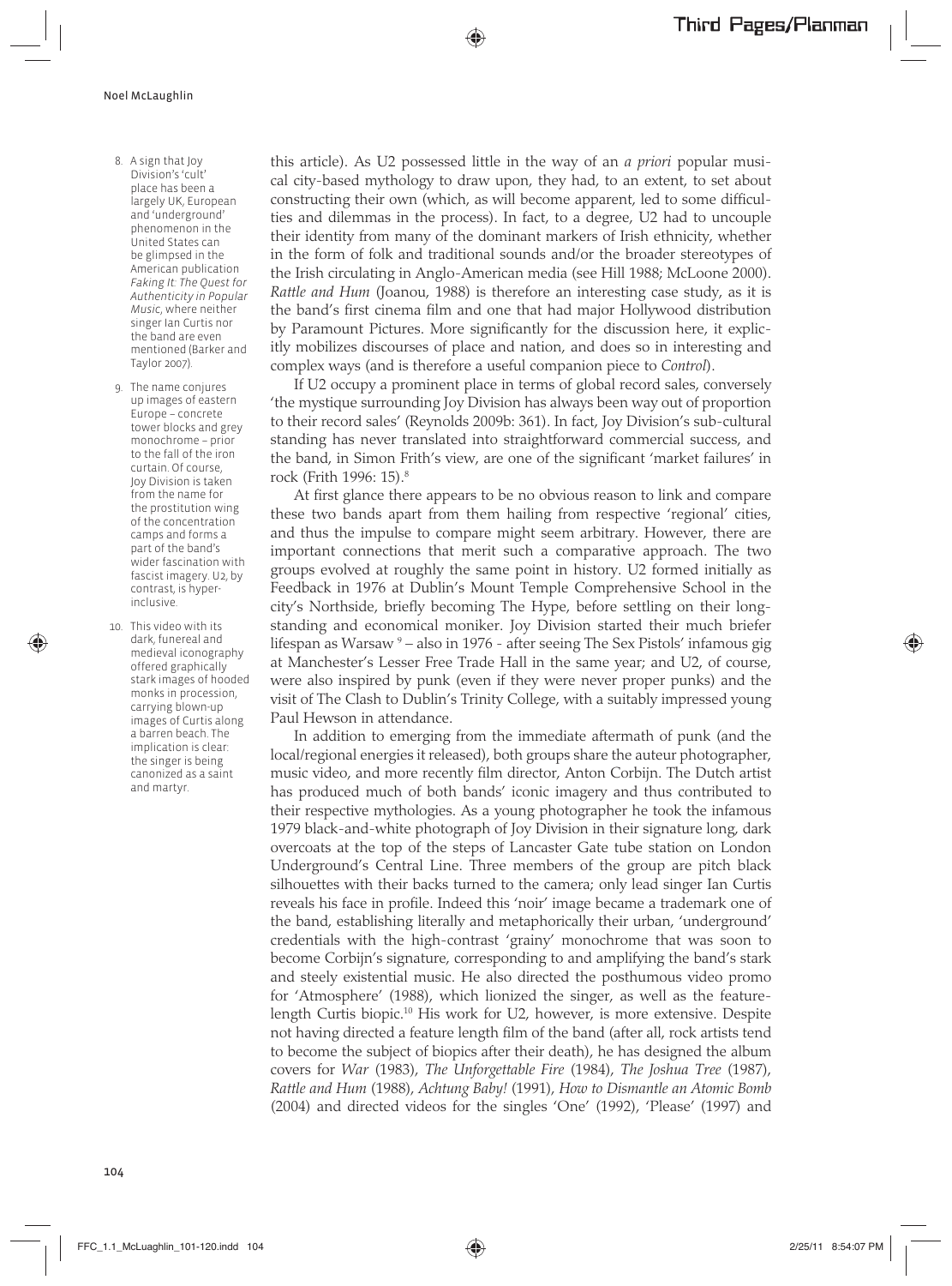'Electrical Storm' (2002).11 Interestingly, even though *Rattle and Hum* was directed by Spielberg protégé, Phil Joanou, it is in many respects a Corbijn film, maintaining the look of his studied high-contrast black-and-white imagery of the band.

Furthermore, both bands shared the late Martin Hannett, the renowned maverick producer who brought his distinctive style to Joy Division's two studio albums, *Unknown Pleasures* (1979) and *Closer* (1980), and to U2's first international single release, '11 O'Clock Tick Tock' (1980). While Joy Division were recording 'Love Will Tear Us Apart' with Hannett in a London studio, the young Irish band were hovering in the background watching them at work (Reynolds 2009b: 70–1, McCormick 2006: 121–3). Bono certainly appeared to be in awe of Curtis' 'big, haunted and hunted voice'. Crucially, for the U2 singer, Joy Division represented 'a very religious point in music' – that 'amongst the squalor of everyday life, they were building with their music some kind of cathedral' (McCormick 2006: 122). The young U2 were also impressed by the breadth of Joy Division's musical tastes as evidenced by the band's 'incredible' record collection, which ran from Wagner to Frank Sinatra (McCormick 2006: 122). Indeed this brief coming together in time and space for the two bands (with U2 admitting to playing 'catch-up' to their more developed counterparts) has led to some resentment in recent years with both Tony Wilson and Peter Hook being especially vocal about U2 'ripping off' the Manchester band's sound and taking it onto the global stage (Hook 2007).<sup>12</sup> Wilson even recounts a story of how, after Curtis' death, Bono in expressing his grief announced how he was going 'to do it for Ian' (Reynolds 2005: 451).<sup>13</sup> The question, of course, is 'do what'?

Indeed what is noteworthy is that, in part, the mystique surrounding Joy Division was compounded by the *lack* of available imagery. In contrast to the contemporary context where images of bands are widely available, it was relatively difficult at the time to ascertain what Ian Curtis looked like, with the singer something of an 'absent presence'. As Reynolds notes, of the few images available, most were shot by the young Dutchman (Reynolds 2009b: 361) and by photographer Kevin Cummins. This was largely because Factory Records actively avoided picture sleeves and eschewed portraiture-style publicity shots as a 'strategy of differentiation' to announce the label and band's 'seriousness'. Of course, this was to suit their existential and sombre music – what Simon Reynolds (2009a) has termed Joy Division's 'religion of the void'. It also means that as the director of *Control* nearly three decades later, Corbijn was in the unusual position of re-mythologizing a band he had greatly contributed to mythologizing previously. Significantly, clothing was to become a powerful outward index of the band's music. As Cummins has noted, the band were most often described via their sartorial style, and were widely known for spearheading the sub-genre of 'grey overcoat music', a label bequeathed to the Manchester band by the London music press (Cummins 2009).

By contrast, whereas images of Ian Curtis and Joy Division were relatively difficult to find, Bono and U2 were not exactly publicity shy. These contrasts can be opened out further. Curtis, not unlike many other British post-punk icons of the period, was sceptical about stateside success, whereas Bono early in his career was naked in his ambition to travel to America and 'give it what it wants, what it needs' (Henke 1994: 2).

However, the two groups shared an explicitly anti-brand ideology, with their respective choices of attire owing more to the army-surplus store and the vintage clothing retailer than to the label conscious culture of the 1990s

- 11. A 2010 profile of Corbijn in the UK's *Observer* newspaper (7 November) notes the artist's 30-year relationship with U2, and indeed out of the several iconic photographs selected by him for inclusion, one is of the young Irish band the other is of Ian Curtis
- 12. The idea of U2 as a Joy Division clone is problematic. U2 rarely deployed the bass guitar in its high register as lead instrument, nor did Joy Division's work evidence the chiming, celestial guitar work that became the Edge's signature. Curtis' existential dread was the opposite of Bono's affirmative, upward drives. One was a poet of the difficulties of existence; the other, something of a crusader for positive thought.
- 13. Wilson recounts: '[…] I remember Bono sitting on my desk and telling me how incredibly sorry he was about Ian's death, how it had really hurt him [...] how lan was the number one singer of his generation, and he, Bono, knew he was always only ever going to be number two […] And he said something else, something like, "Now he's gone, I promise you I'll do it for him." Not that silly, but along those lines' (Reynolds 2005: 451).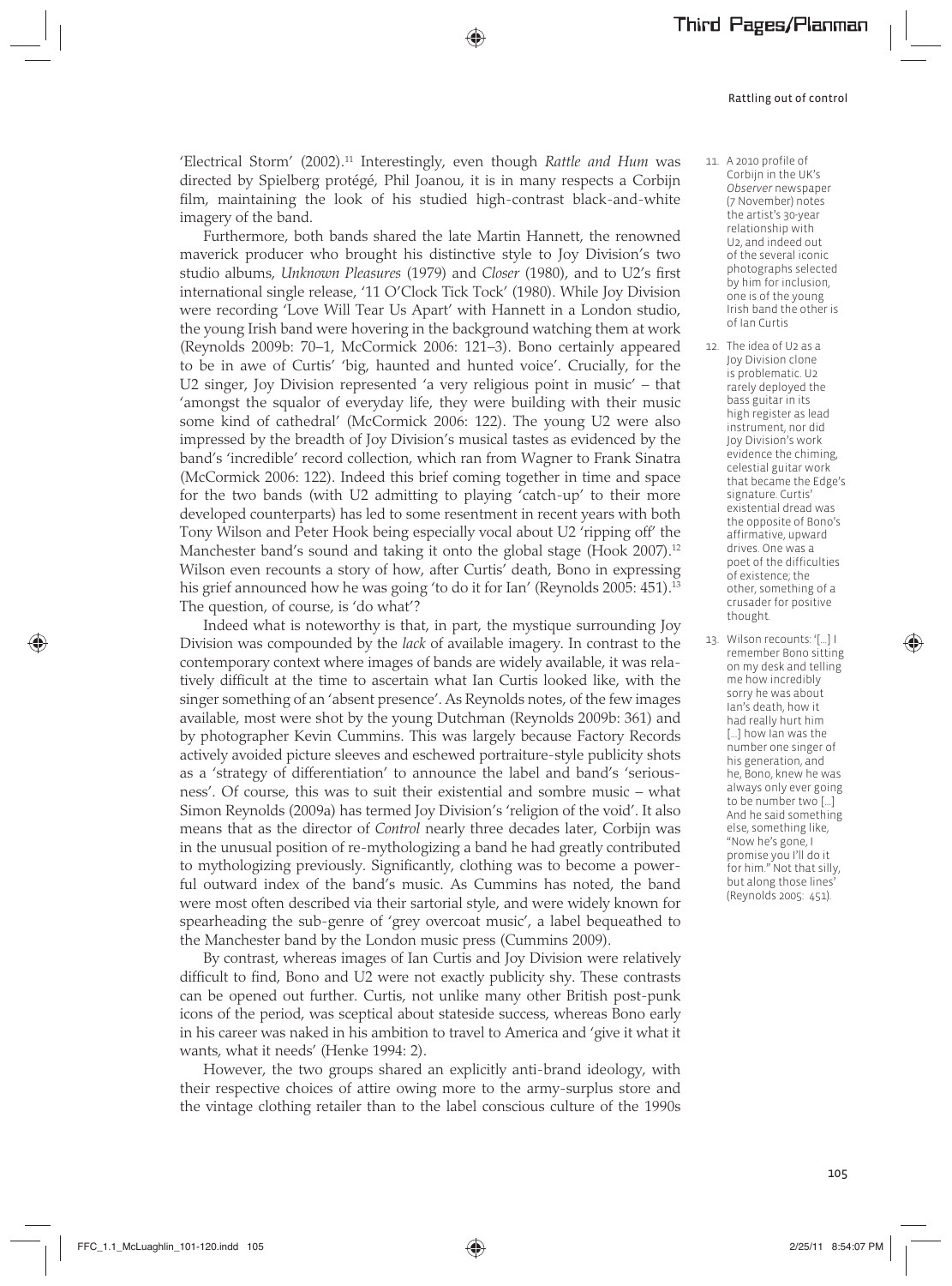- 14. Arguably, the first two discourses U2 would have found it difficult, even impossible, to tap in to.
- 15. Many of the interviewees in Gee's documentary talk poetically about Joy Division as the authentic sound of Manchester and about how the band's music 'ambiently' reflects the city space, variously constructing a 'science fiction' or workingclass Manchester. Of course, these are readings and not 'in' (i.e. essential properties of) the music, but an aspect of the music being 'colonized' by place-bound discourse. Nonetheless, the multidiscursiveness of Gee's film opens up and elaborates the band's music, whereas *Control*  tends to close it down.

onwards. Clothing was not, therefore, identifiable by make or manufacturer, which left both bands' identities at a greater distance from what might be termed the *discourse of the brand*. Despite sharing this anti-fashion, or nonbrand, ideology in common, each bands' clothing styles also corresponded closely to other signifying elements, with graphics, clothes, music and performance elegantly supporting and animating one another (although what each band signified was patently very different).

Therefore, these are two key post-punk bands that emerged from a period of political, historical and musical upheaval, both of which circumvented London and that had to find imagery to announce their difference, their distinctiveness against the centrifugal pull of the UK capital. Of course, we know the outcome of the story. U2 went on to secure world domination as a global super-b(r)and; whereas Curtis committed suicide before Joy Division's first scheduled tour of the United States. The group, though, were to have a hugely successful posthumous career, enduring as perhaps the most cultish of cult bands and Curtis the most elusive and enigmatic of figures. In a sense, both bands in their different ways are prominent fixtures of the contemporary popular musical and related audio-visual landscape. But, the interesting question remains: how has the cinema represented their respective oeuvres and how do spaces (both musical and actual), and aspects of place and nation figure in these representations? And how, and in what way, do the semiotics of costume, music and performance feature in this confluence of factors?

#### **OUT OF CONTROL: CORBIJN'S CURTIS**

The three films involving Joy Division take Manchester as their centre, and Gee's documentary in particular is concerned to locate the band in historically and spatially specific terms: post-war reconstruction, the (post)modern and (post)industrial alienation of a decaying city, as well as the ascendant musico-political styles/attitudes of the period.14 In a sense, the subtext of both Gee's and Corbijn's films is a message about the correspondence of music and place; or more precisely about dark yet beautiful music emerging from what Joy Division guitarist Bernard Sumner described as 'such an ugly place' (Gee 2007). In fact, many of the commentators interviewed in *Joy Division* offer explicit, and essentialist (i.e. necessary) city space/musical style connections.<sup>15</sup>

Of course, it is easy to be critical of this sense of a hermetically sealed, or anthropologically bounded, Manchester, as Joy Division (like U2) clearly sit in the nexus of a whole series of transnational sonic, thematic and performative tramlines (Ballard, Bergman, Bowie, Burroughs, Camus, Can, Herzog, The Velvet Underground, Wagner and so forth).

Unlike Gee's documentary, *Control* tends to ground Joy Division's music in Ian Curtis' biography. This is a problem for the rock biopic more generally: anchoring the music in the private details of the singer's life. Thus, as Reynolds argues, the sombre and existential music becomes 'explained' as an expression of Curtis' tortured state; his unhappy marriage, guilt at his infidelity, the problems presented by his worsening epilepsy and so forth (Reynolds 2009b: 362). Therefore, while Joy Division and *Control* circulate more obviously within the symbolic economy of 'cool' and its related sub-cultural kudos than U2, and especially *Rattle and Hum* have ever done, the latter film has the advantage of focusing attention on music and its performance in a manner that does not so narrowly close down interpretation.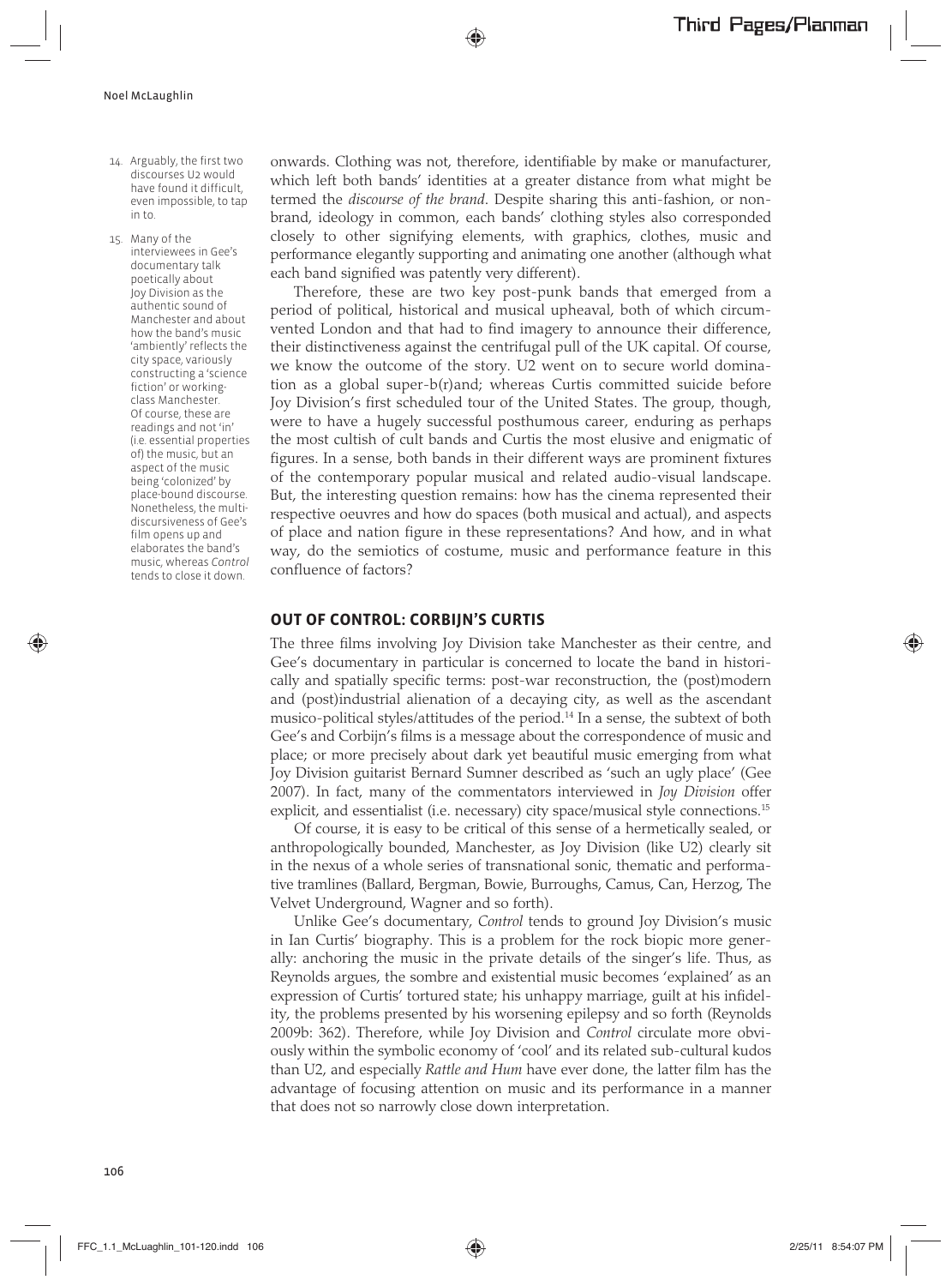

*Figure 1: Sam Riley as Ian Curtis in 'signature' grey overcoat.* 

*Control* is an unusual film. Part of the pleasure it offers is the provision of images of 'Ian Curtis' (Sam Riley) and the band in the face of their relative paucity. Beyond this, it is an odd and uneasy hybrid of working-class (or northern) realism, the rock biopic, the documentary drama and the European art film as defined by David Bordwell (1985); what Reynolds describes as its 'Bergman-esque' qualities (Reynolds 2009b: 361). *Control* may be described as 'alternative heritage' in two senses: first, in its concern with working-class experience; and, secondly, in its focus on rock/popular music culture. In relation to the first point, the film references the 'Angry Young Men' or British New Wave films of the late 1950s and early 1960s (Hill 1986). Thus, the film deploys the *mise-en-scène* of red brick, back-to-back terrace housing, post-war tower-blocks and barren concrete walkways.

It also utilizes the theme of escape from the constraints of class and location, which, like the New Wave films, is largely figured in terms of domestic entrapment. Curtis, then, functions as something of a latter-day, popular musical Jimmy Porter. As with *Room at the Top* (Clayton, 1959) and many of the New Wave films, *Control*'s Curtis is escaping less from class than from the conventionally feminine. In this sense, both Deborah Curtis (Samantha Morton) and infant daughter Natalie (Eady Williams), function as obstacles to masculine 'freedoms' embodied in the homo-social bonding of the band as the 'imagined community' of men without women. The intellectual and exotically sexual excitement of Belgian music writer Annik Honoré (Alexandra Maria Lara) acts as a counterweight to the stifling domesticity of wife Deborah, and the film centres on the trope of creative labour as a means of escape; of transcending (existentially and literally) the dissatisfactions of one's habitus.16 It is significant, and indeed crudely symbolic, that Curtis hangs himself in the kitchen from a clothes drier littered with baby clothes mounted on the ceiling (the drier had been eyed, mournfully, by the depressed singer in an earlier close-up, subjective point-of-view shot).

However, *Control* may be regarded as 'alternative heritage' for a third and less directly cinematic reason. By focusing on urban (and northern) postpunk it is breaking with a dominant English *rock* heritage – particularly the 'golden age' of the mid-1960s - or what might, more openly, be termed The Beatles/Stones to punk axis, which has been the subject of a broader cultural nostalgia. In this sense, the film joins Reynolds' seminal historical analysis of the movement in opening up the musical and political importance of the punk aftermath against a rock cultural impulse that has equated the movement  16. Indeed the film echoes *Room at the Top* with Curtis' attraction to Honoré invoking Joe Lampton's attraction to Alice Aisgill (the 'exotic' Simone Signoret). It also offers a similar thesis on male 'creativity' and its relationship to domesticity as the participant interviewees in Sara Cohen's *Rock Culture in Liverpool,* where wives and girlfriends are frequently offered as obstacles to group success.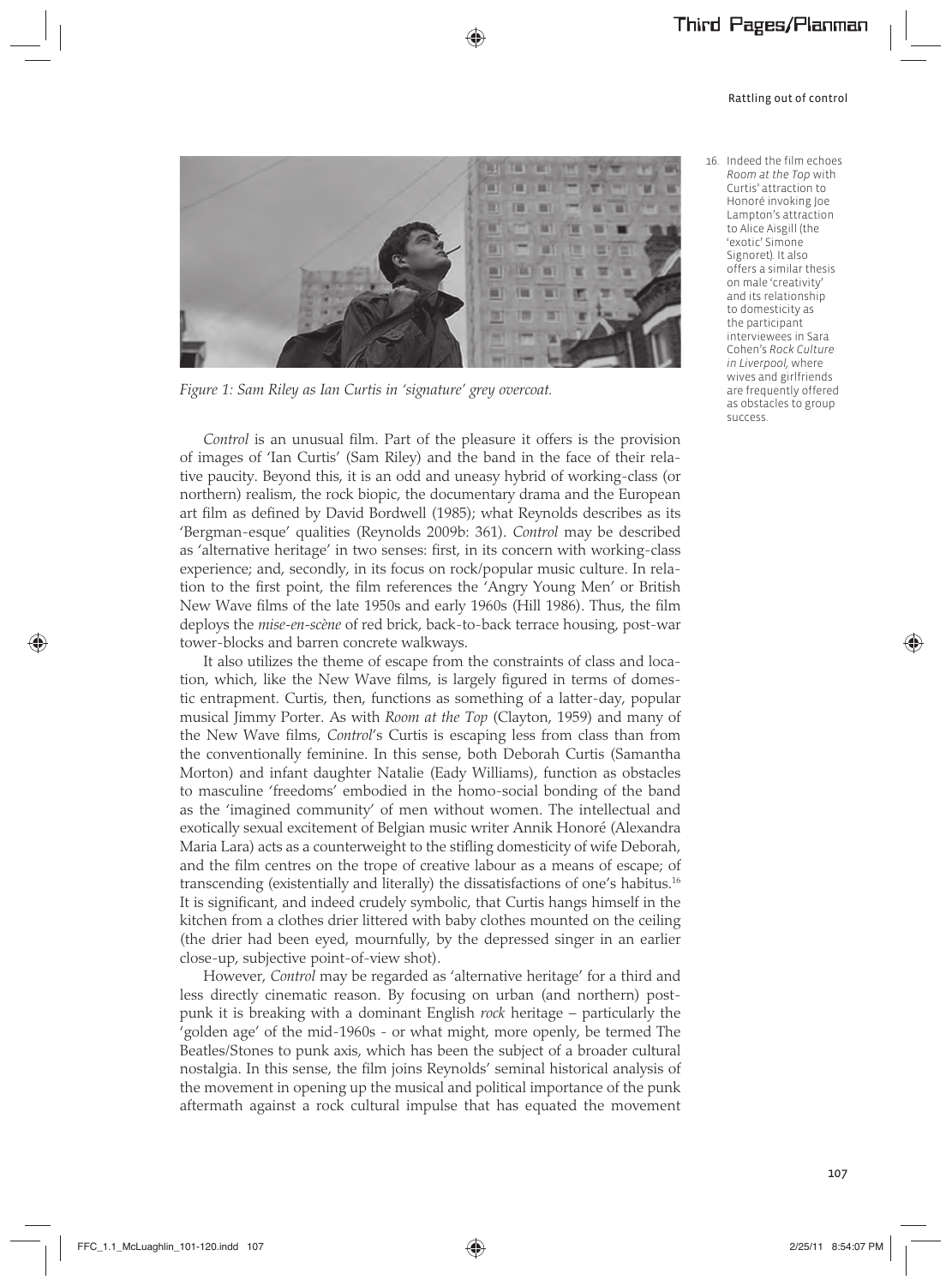- 17. Post-punk was, of course, a broad church encompassing a range of musical styles and performance modes; from the reconstructed 'rock' of Joy Division and PiL, to the experimental sonics of Cabaret Voltaire, and the innovative synthpop of The Human League and Soft Cell. As Martin Ware of Heaven 17 put it in a *Guardian* cover story on synthpop: '[...] bands like Spandau Ballet and Duran Duran [...] They just wanted to be famous and buried the more credible end of it' (Lynskey 2010).
- 18. The film does play games with chronology. The band's first television appearance on *Granada Reports* in 1978 was 'Shadowplay', which is replaced in *Control* by the later performance of 'Transmission'. Despite how good the actors' recreation of the latter track is, it does not have the power of the 'Shadowplay' performance as it anchors the performance in the responses of family members watching at home in anticipation; again grounding the music in narrative explanations.
- 19. This is a point made forcefully in Gee's documentary which legitimates Marshall Berman's appropriation of Karl Marx – that late modernity is marked by ephemerality and transience (*All That is Solid Melts into Air*  1983).

with 'twee' synth-pop, and caricatured the early 1980s as a period of bad hair, bad music, dressing-up and making money (a crude musical reflection of Thatcher's Britain).17

In Corbijn's film, music and its performance oscillate between being an expression of the world of grinding working-class existence and domestic joylessness *and* the positive counterweight to it. However, the director's decision to go with the actor ensemble's desire to recreate Joy Division's transcendent and powerful music is an interesting one. While the recreation of the music is driven by the documentary drama imperative, and is thus in keeping with the film's broader desire to reconstruct the surface details of the Manchester of the period, the fact that the musical performances – including the mimicry of Curtis' infamous and highly idiosyncratic 'epileptic dance' – are driven by the same logic introduces complexities. The first issue here relates to the concern for musical authenticity, both romantic and realist. If the music of the band is as unique, and as original, as has been claimed, then it is a significant tension that the actors are not just capable of passing themselves off as the band, but can actually articulate much of the power of the original performances. In fact, one post-punk contemporary, the keyboard player of Some Bizzarre's Naked Lunch was so moved by the cinematic reconstruction of the incendiary Moonlight Club performances he had attended (where Curtis had a fit while performing 'Dead Souls') that he burst into tears (Clarke 2007). Indeed, and again ironically, arguably the most static and unconvincing musical performance is the similarly pain-staking recreation of the 'Love Will Tear Us Apart' video, which is the only performance where the actors mime to the original track. This tension between 'originality' and 'mimicry', between romantic authorship and its 'tribute band-type' reconstruction is an interesting one and a risky production strategy. In one vital sense it is surprising that *Control* was so well received critically as generally fans are resistant to imitations of originals (with 'authenticity' presumably less of a pressure in the absence of the real thing).<sup>18</sup>

As John Orr has pointed out, what is also unusual in a film so concerned with replicating late 1970s Manchester is how little is left of the city's iconic popular musical landmarks of the period (Orr 2008: 16). While it deploys the exterior of the small and symbolically claustrophobic terraced house in Macclesfield where Ian and Deborah Curtis lived, few of the Factory Records' buildings and gigging locations (such as the Factory Club) exist in regenerated Manchester, and the film makes ample use of studio sets. Hence, Orr argues, the film's imagery is largely 'local' rather than 'metropolitan' (Orr 2008: 16) and therefore it cannot directly highlight 'pilgrimage' sites in the manner of U2's Dublin (where tourists can visit the graffiti-smattered Windmill Lane studios [see Figure 2 below], or set up camp outside Bono's house in Killiney or have a drink in the Clarence Hotel).<sup>19</sup>

What we are presented with in *Control* then is a set of ironies: a film mythologizing Joy Division's legacy made by a key myth-maker; a film celebrating the power of original music-making that employs a strategy that presents a partial challenge to the notion of performative originality; one that seeks to celebrate a post-punk Manchester devoid of many of its specific and iconic locations. It is also a film, as Reynolds points out (playing the critical role of a popular musical John Hill), that curiously avoids sociocultural and historical specificities (even though he notes that Joy Division's music was never '"topical" in any crude sociopolitical sense' [Reynolds 2009b: 362]). Thus, *Control* is concerned with a realism that is driven by fidelity to (mediated)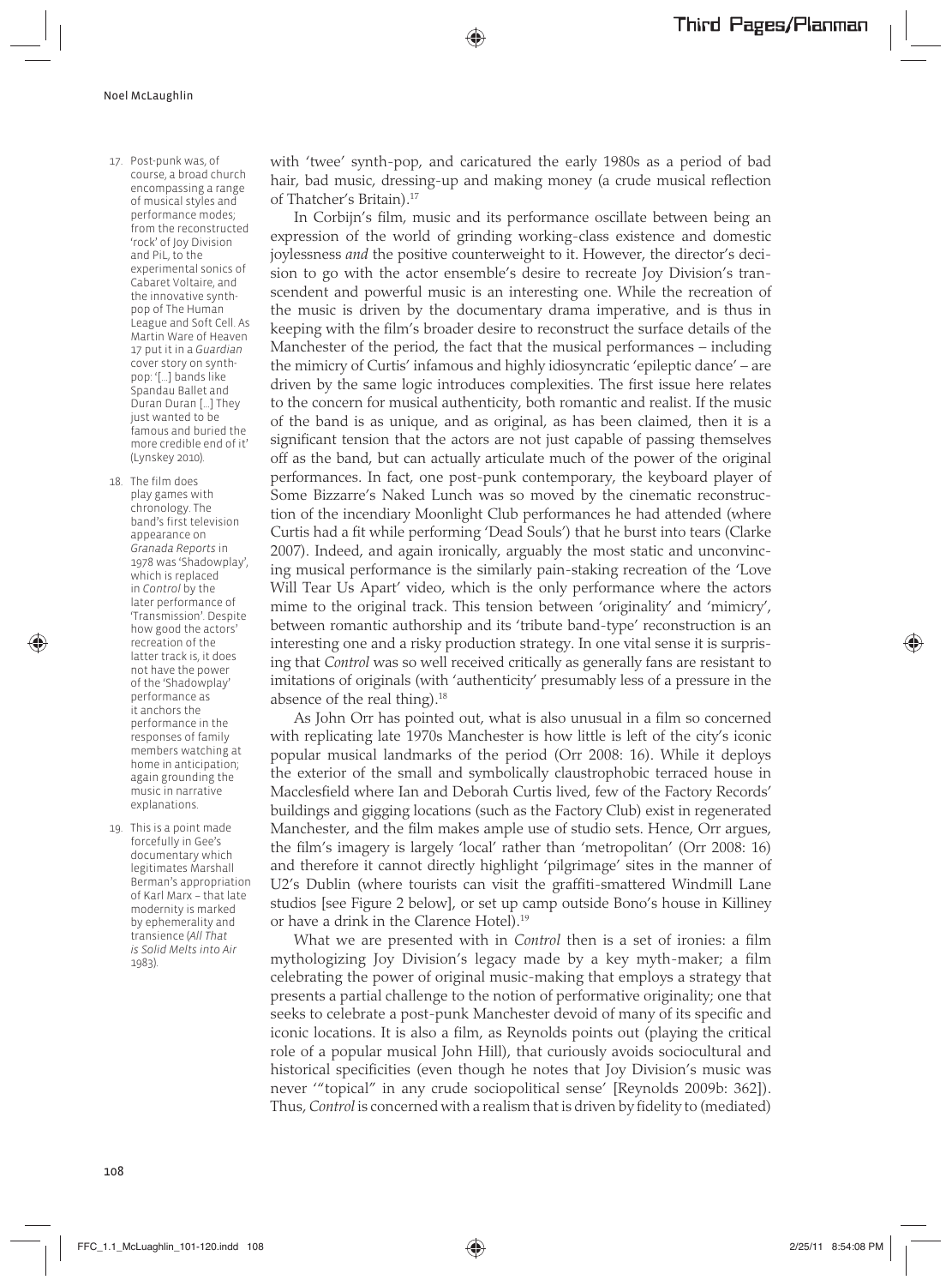

*Figure 2: A sample of the graffiti left by U2 fans from around the world on the walls of Windmill Lane recording studios in Dublin's docklands.*

period detail, the recreation of televised 'live' performances, and the 'look' of Corbijn's and Cummins' original iconic photographs. These displace the political, historical, musical and place-based specifics of the period. In fact, in interviews about the film, Corbijn sounds remarkably similar to Ken Loach in his concern with verisimilitude, of *looking like* 'the real'. Furthermore, the band's music simply 'arrives', and there is no space in between forming as a group and forging that extraordinary sound (Reynolds 2009b: 365). There is, therefore, little exploration of how they developed; their journey from the punkish, yet derivative, Warsaw to *Unknown Pleasures*. And somewhat perversely, grounding the music in Manchester and in the conventions of working-class realism, actively works against elaborating the music. Likewise, the band abruptly move from wearing their 'everyday clothes' to adopting the 'anonymous' shared grey of the Joy Division 'uniform' – the pared-down iconography of buttoned long-sleeve shirts (often with the sleeves rolled-up), suit trousers, oxford shoes and short, side parted, and wedge haircuts. In fact, in Corbijn's and Cummins' iconic photographs the four members of the band are often sporting shirts of carefully co-ordinated and slightly different shades of grey. Thus, the clothes, as with the music, also simply 'arrive' and there is no exploration of how they decided on the look, nor consideration of what it signifies. In one vital sense, the band's stark clothing style, with its graphic simplicity, cut sharply against the garish qualities of punk and the vivaciousness associated with that recurring figure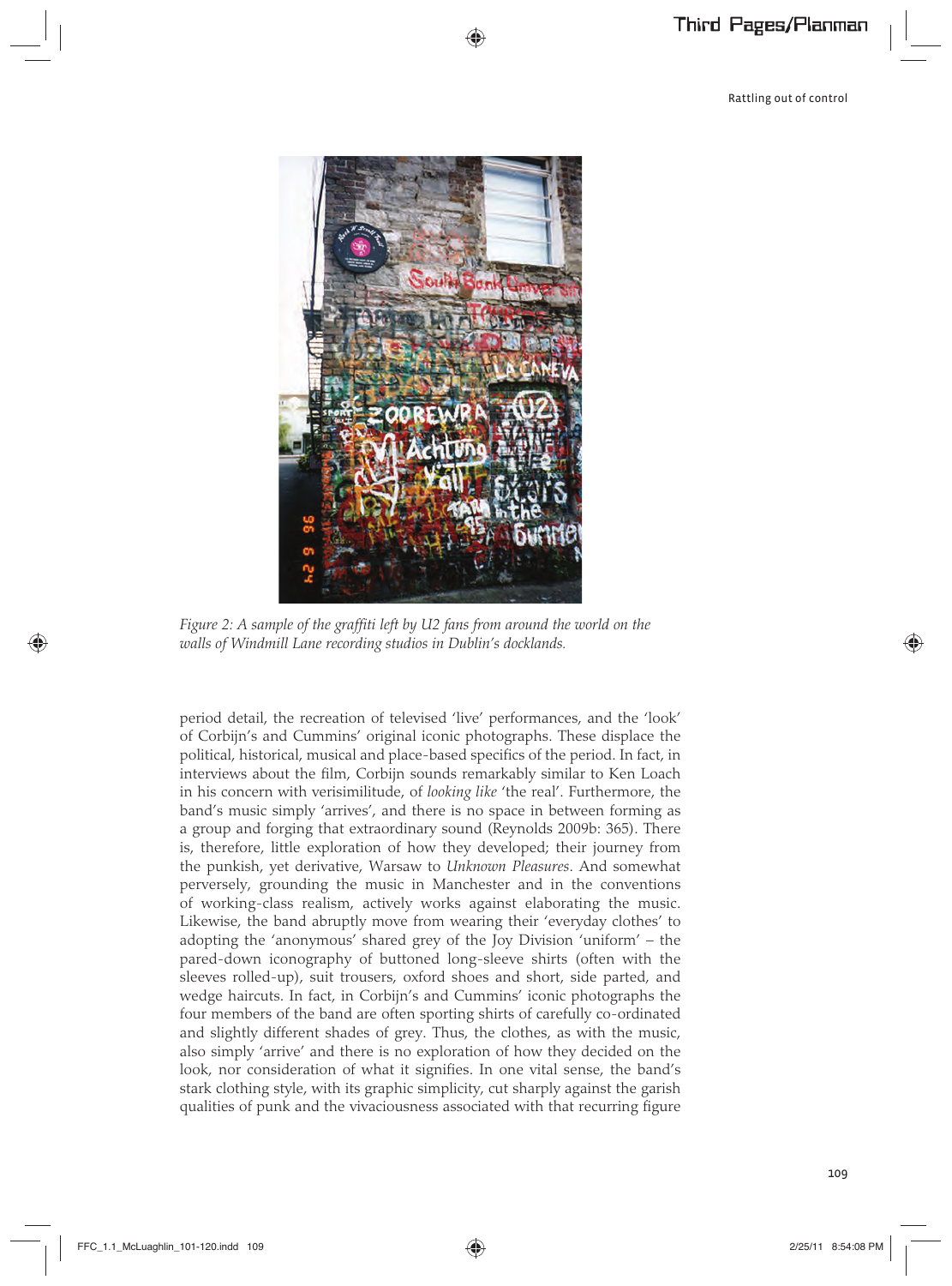20. The 'Transmission' for-'Shadowplay' performance does not deploy the vision-mixing and long dissolves of the original. However 'primitive' these techniques may look, they offer a hypnotically flailing and 'shadowy' Curtis at the centre of the 'half-light' of the image amidst regularly sequenced moving traffic (in the style of a photographic negative). He is also framed between Hook's and Sumner's flailing guitars. As such, it is a moving invocation of the music and the existential and vulnerable shaman buffeted by the forces of modernity.

in English pop and rock – the dandy. They also, significantly, work against the semiotics of denim and the denim jeans and leather jackets favoured by so many rock groups. The minimalism and 'seriousness' of Joy Division's dress not only functioned as a visual index of the equally serious and minimal music, but also represented the proletarian 'everyman'. Thus, the 'quietness' of the clothing style subtly invoked the European, urban working-class of the inter-war years and/or the wartime refugee (whereas denim, by contrast, is difficult to divorce from its American working-class origins). It also had, as many commentators have observed, fascist connotations, echoing the band's name. The style, however, also owes something to Soviet militarism, particularly the adoption of the Soviet army's great coat. Whichever side of the 'ideological fence' the imagery falls, the band's style clearly dredges up images of European mass movements and of wartime northern and central/ eastern Europe in particular. This 'collectivist' imagery also supports and gives outward expression to Curtis' individualized and existential lyrics, and ties in with the band's krautrock influences. In this sense, individualist and collectivist discourses intertwine. Moreover, when clothes, music and city space are considered together, Manchester becomes something of an extension of immediate post-war (eastern) Europe with its rows of grey, Brutalist tower blocks, pulling band and city out of the ambit of the regional and national (and unlike the film, the original imagery of the band largely eschewed the back-to-back terrace). Like the indie styles that Manchester was to export to the rest of the United Kingdom in the 1990s, the grey army greatcoat, the grey trench coat and the other aspects of the ensemble were taken up by Joy Division devotees across the United Kingdom. Indeed, in the current context many former sub-cultural fans will, one could aver, be wearing the clothes on the 'inside' (Muggleton 2000; Hills 2002); a reminder that, as Andy Medhurst has argued, not all fans wear their symbolic affiliations conspicuously as part of the 'tribe' (Medhurst 1999: 220–1). However, whereas in the 1990s Manchester became synonymous with the 'lad' and linked to cultures of consumption and the label/identity nexus, Joy Division's style invoked a rich tapestry of ideas; not least the appeal to the inner self and the fact that life may be devoid of meaning.

*Control*, though, does make some concession to laddism. Aside from Curtis, the film is not much interested in post-punk intellectualism and (and is seemingly suspicious of) the rich connections between ideas and music that underpinned the movement (Reynolds 2005). In fact, the other three band members, especially Peter Hook (Joe Anderson), are offered as rather oafish. Even the articulate and impassioned Tony Wilson (Craig Parkinson) is reduced – in a manner redolent of Mike Leigh – to an overly theatrical, foppish, middle-class buffoon. Significantly, Wilson may even function as the film's only peacock, festooned – and out of step – in his mid-1970s' longish hair, velvet jacket and flares. Thus, once again in British cinema, authenticity is the preserve of the working-classes, with the middle-class caricatured as affected, pretentious and two-dimensional. However (and here it is similar to *Rattle and Hum*), *Control* bursts into life when the music starts playing; even if it is music that exceeds, and is oddly disconnected from the locations and narrative conventions deployed.<sup>20</sup> In this way, the film succeeds in offering contemporary audiences something of the magnetism of this complicated and idiosyncratic front man and the music's affective power (and it is to its credit that it avoids offering up Curtis as a boorish lout in the manner of *24 Hour Party People*).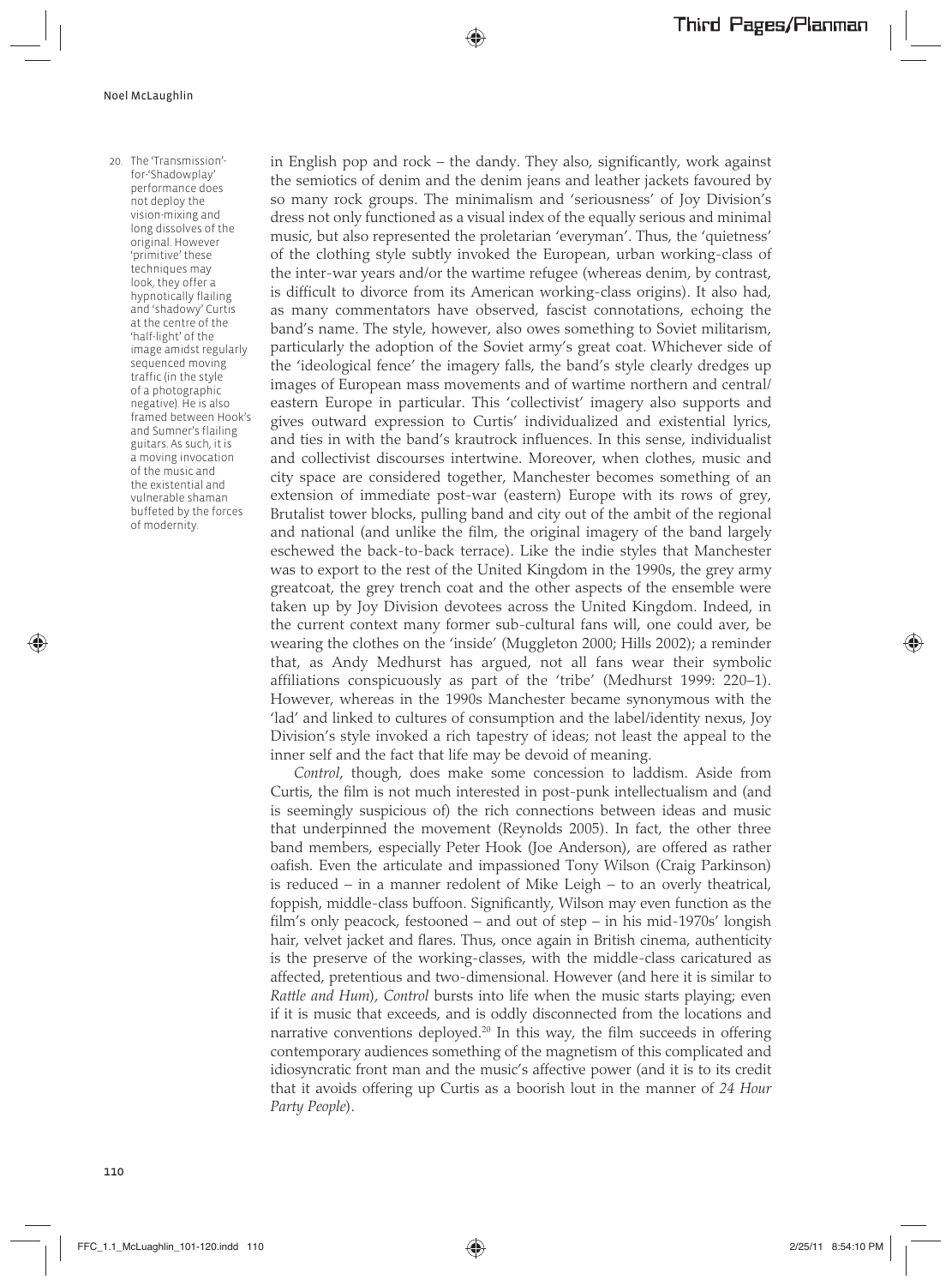### **OUTSIDE IT'S AMERICA: OR,** *DO* **LOOK BACK –** *RATTLE AND HUM*

*Rattle and Hum* begins with a live performance of The Beatles' 'Helter Skelter' and then moves to a long aerial shot travelling towards the Irish coastline from the sea, followed by a montage sequence of images of Dublin: the River Liffey, the city's docklands and surrounding streets. This is accompanied on the soundtrack by the sparse guitar ballad 'Van Diemen's Land' sung by The Edge, a song inspired by Fenian poet and later *Boston Pilot* newspaper editor, John Boyle O'Reilly. A significant figure in Irish history, O'Reilly was one of the leaders of the 1848 Rising against the British that followed the Great Famine and, as a journalist in later life, a vocal campaigner for racial equality. The song's narrative, as Bill Graham and Caroline van Oosten de Boer have pointed out, follows 'an Irish felon' and his deportation to the penal colony, Van Diemen's Land (modern Tasmania) in the Famine's wake, a fate that befell O'Reilly (Graham and van Oosten de Boer 2004: 38–9). Together the imagery and the music evoke the complex routes of the Irish diaspora and the city's place as a launch pad for waves of (enforced) Irish emigration – The Beatles and Irish-England, O'Reilly and Irish-Australia and Irish- America. (U2 are also drawing upon O'Reilly's anti-racist politics.) Significantly, the aerial shot towards the island and back into Dublin suggests the global rock band returning home as an Irish success story, as well as its rootedness in the city itself. Thus, *Rattle and Hum* at the outset intertwines two narratives: a broadly diasporic one (with its residue of displacement, exile and suffering) and the band's 'homecoming', linking the fates of band and nation.

This opening shot and its foregrounding of the nation's island status has become something of an Irish cinematic cliché (see Queenan 2000: 38).21 Indeed what marks out *Rattle and Hum* is just how little footage there is of the actual city: Dublin merely functions as a point of return and a point of departure. In fact the Dublin of the film's beginning initiates a flashback structure, with the band reflecting in the diegetic present on the tour which occupies the narrative. The film moves on from its Dublin location quite quickly with most of its duration devoted to *The Joshua Tree* tour in the United States.

This side-stepping of Ireland for the United States is no accident. 1983's *Under a Blood Red Sky* (Taylor, 1983), the band's first long form video release – and the text that most emphatically marked their international arrival – also avoided Dublin and located the band in the dramatic landscape of the Red Rocks arena, high in the Colorado Mountains near Denver. If *Under a Blood Red Sky* forges a particular Irish-American aesthetic via a distinctive hybrid of aspects of the ethereal/Celtic and post-punk, the Hollywood film goes in search of rock 'n' roll's roots. Despite furthering the concern with musical authenticity, *Rattle and Hum* may be regarded as postmodern (but not in the overt sense of the band's more conspicuously postmodern *Zoo TV* [Godley, 1992] era).22 In fact, *Rattle and Hum*, unlike *Under a Blood Red Sky*, is heavily driven by reference and allusion to rock's past: the blues; B.B. King; Elvis and Sun Studios; The Beatles and John Lennon; The Rolling Stones; Bob Dylan; Hendrix; and Billie Holiday. What is odd about the film – and its loose road movie narrative structure – is that U2, the most commercially successful band in the entire post-punk pantheon, appear to be guilty of 'rear-view mirrorism' – of driving forwards into the past – and turning away from post-punk's perpetual forward momentum (its deconstructionist and reconstructionist logics) by 'looking back' to rock's golden age. Conversely, the three Joy Division films offer an alternative version of the English rock canon and a

- 21. Gee's film includes a section cut to 'Disorder' from *Unknown Pleasures*, mixing time-lapsed footage and material shot from a car speeding through the city. Like the coastal shot of Ireland, this is also something of a place-signalling cinematic cliché.
- 22. The *Achtung Baby!/ Zoo TV* period is too much of an aberration in the U2 oeuvre and a 'perversion' of Irish place, fashion and identity discourses to be discussed in detail here. However, for a fuller discussion of this period of the band's work and its relationship to the national, see Noel McLaughlin (2009; 2011).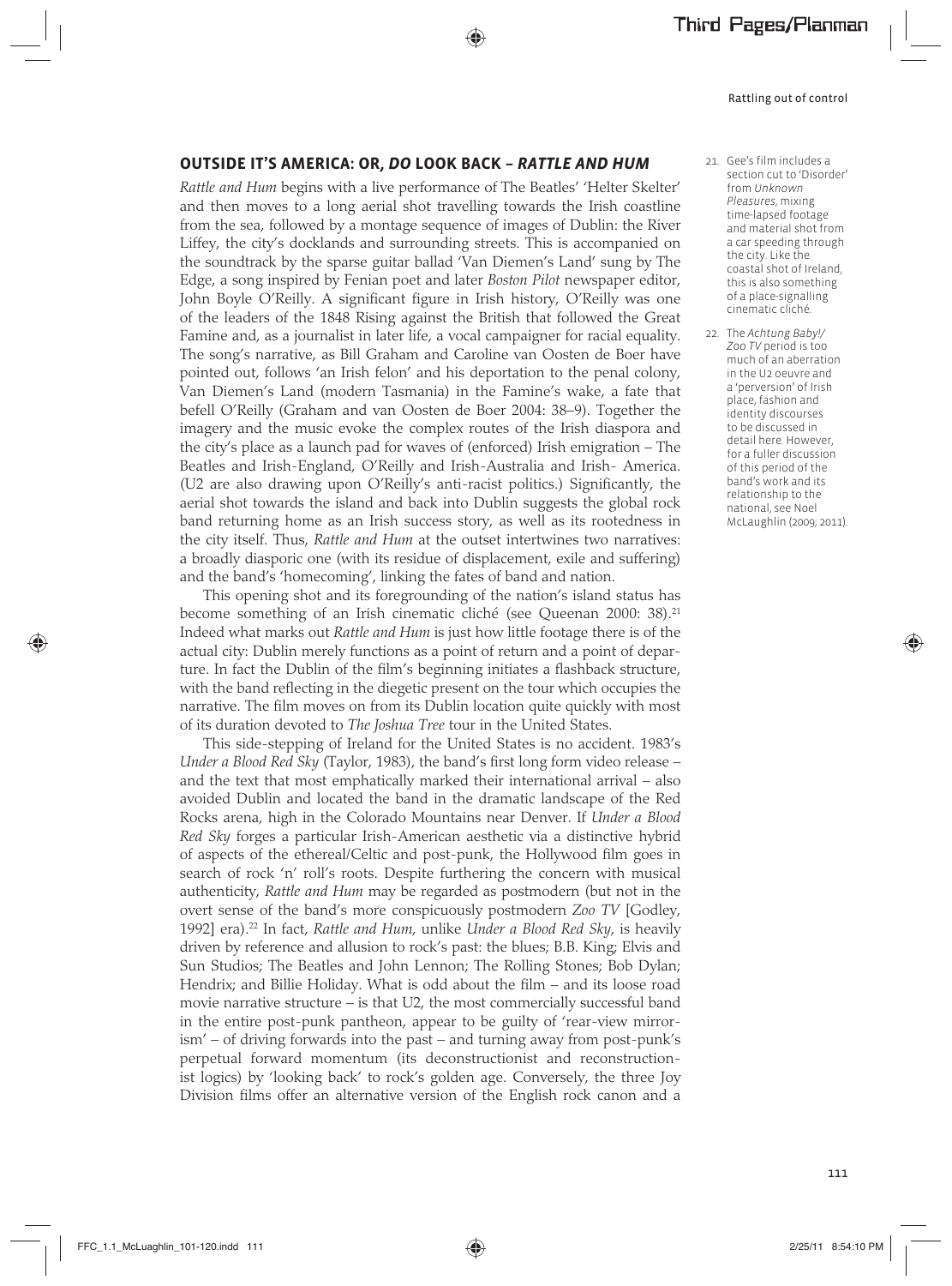- 23. If, as has been widely argued, *Don't Look Back* documented a Dylan arriving in an England not yet ready for him; *Rattle and Hum*, by contrast, goes out of its way to be America-friendly. In many ways, *Zoo TV: Outside Broadcast* has more in common with the Pennebaker film attitudinally, in the sense that it offered a U2 that parts of America might not have been ready for.
- 24 The series broke with its usual half-hour slot and devoted one hour to the band, which were at the height of their commercial success. It was studded with the type of revelatory material that the Hollywood film avoids, and left them looking exposed and naïve. The Edge reduces punk and its complexities to people 'complaining all the time', and an uncomfortable Bono in a long take interview is probed about the band's ideology and values.
- 25. This was a point picked up by some reviewers at the time. For example, Wayne Robins claimed the film was 'a bit like *Easy Rider*' but 'without the drugs, motorcycles or Peter Fonda' (Robins 1988).
- 26 For a more in-depth discussion of *Under a Blood Red Sky* and the work trope in U2, see McLaughlin and McLoone (2011).

*not-so-golden* age (or 'un-Swinging' Britain). The visual style of *Rattle and Hum* reinforces this with its high contrast black-and-white, nostalgically echoing *Don't Look Back* (Pennebaker, 1967) and the 'authenticity' of the cinema *verité* of Don Pennebaker. However, in that film, the audience are treated to the 'cool' Bob Dylan wearing a series of performative masks: the charismatic Dylan; the cruel Dylan; the playful Dylan; the misogynistic Dylan and so forth (Bruzzi 2000; Negus 2008).23 *Rattle and Hum*, though, is fairly circumspect in offering 'revelatory' material of the band in the conventional sense of creating space to construct and foreground character depth. This may be due to the band having being 'bitten', as it were, previously in a *World in Action* documentary profile (Greengrass, 1986).<sup>24</sup> In fact, what is striking – and perhaps *World in Action* was the catalyst for this – is just how little 'independent' (in the sense of not being directly controlled by the band) critical documentary work there is on U2 post-1987.

Moreover, as an example of the 'rock-band-on-tour film', *Rattle and Hum* has none of the rock 'n' roll clichés, such as the trashing of hotel rooms, televisions being thrown out of windows, wild parties, the presence of groupies, drugs and alcohol. There is little in the way of 'hanging around' or of a band caught off-guard, as with, say, The Rolling Stones in Robert Frank's 1972 tour film, *Cocksucker Blues*. In short, there is no 'conventional' rock 'n' roll excess (aside from Bono's mid-song graffiti-ing of the Vaillancourt Fountain in San Francisco). Indeed, *Cocksucker Blues* was as much a film about rock fashion as it was about excess; hence Cecil Beaton's fascination with The Stones' attire. *Rattle and Hum*, despite its attempts to make the band look heroic, did not attract the kind of attention from fashionistas as the texts it is indebted to, and there is little reference to *clothes-as-clothes* in review material.

There is also little sense of how the band relate to one another in an interpersonal fashion, and a related avoidance of wives and girlfriends (in the way that *Don't Look Back*, for instance, intimates at Dylan's complex relationship with Joan Baez). While it may seem admirable to avoid the clichés of the tour film, the problem, in a generic sense, is what to replace them with?<sup>25</sup> What the film elects to do instead of the rubric of excess is to focus on *performance as work* (and here it maintains the 'work trope' forged in *Under a Blood Red Sky*).<sup>26</sup> Hence, the emphasis on pre-tour rehearsals; practising with B.B. King's band; recording 'Angel of Harlem' in Sun Studios with the Memphis Horns, and so on. And there is a significance in all of this, as the emphasis on being hardworking cuts against one of the dominant stereotypes of the Irish – the tropes of laziness, indolence and drunkenness, and the connection between these and the poetic – which have been a feature of the representation of Irish 'creativity' (Campbell 2010: 95–100). *Rattle and Hum*, then, is a film driven as much by what it is not, and by what it seeks to studiously avoid. There is little sense of the characters that, together, comprise the band. It is also strangely audience-less, with individual audience members lost in the dark areas of the image, engulfed like the film noir protagonist in the pitch black created by the *chiaroscuro* (which is amplified by the absence of an often-used U2 concert device: an extended gangway into the crowd). Unlike *Under a Blood Red Sky*, moreover, there is little reciprocation of the singer's look. One is, therefore, left with a curious image: a band scared to reveal itself in a filmic form associated with the revelatory, and one that, in avoiding many of the narrative features of the touring film, look strangely one-dimensional. In fact, U2 effectively become the band that sought to save rock 'n' roll from sex and drugs and here they tap into that other strong tradition of representation of Ireland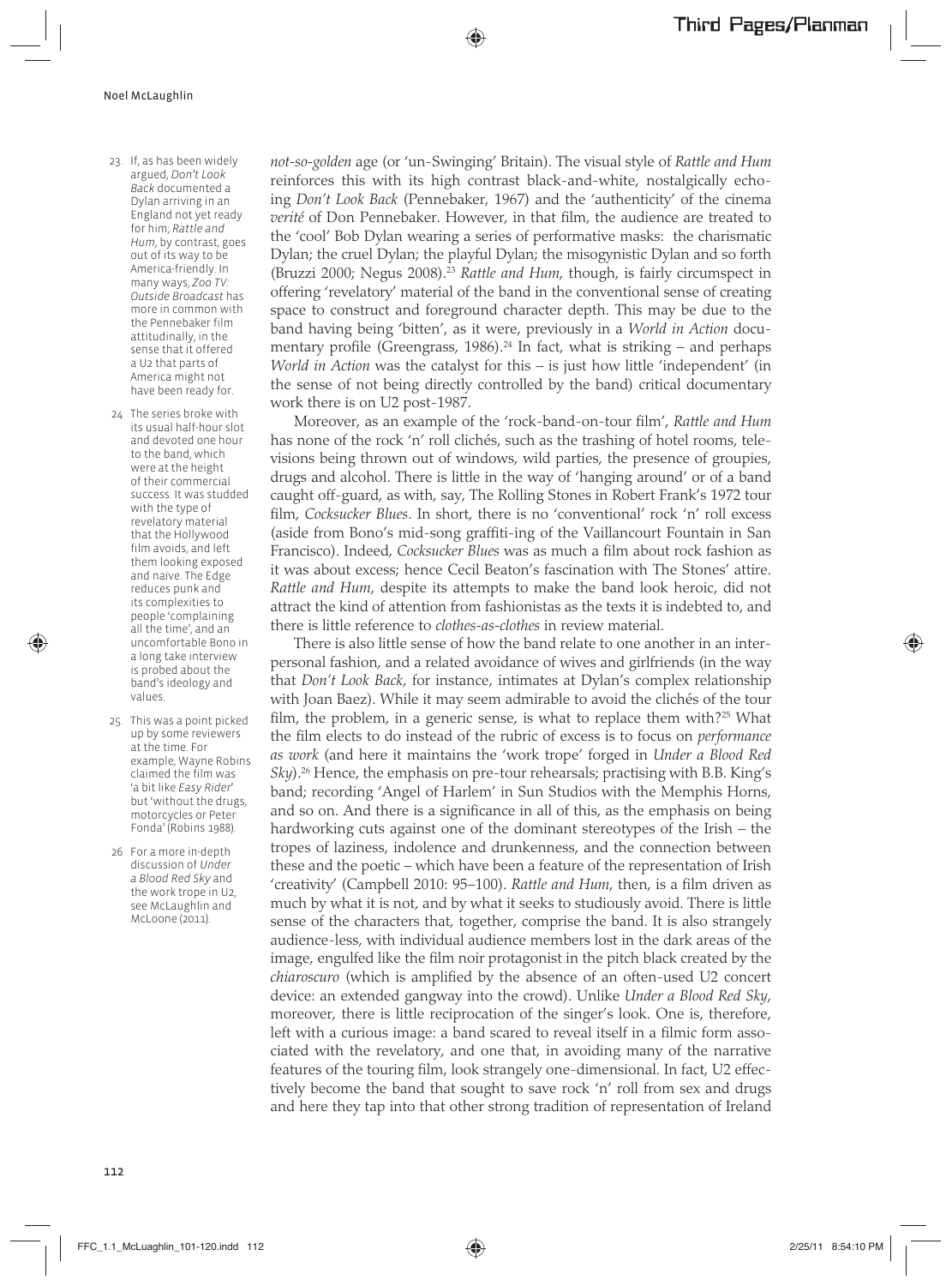

*Figure 3: Bono reads the lyrics for 'When Love comes to Town' to the self-deprecating B.B. King.*

and the Irish: chastity and sexual propriety. In this sense, the band may be justly accused of actively sanitising the blues, stripping it of its clichéd place as the 'devil's music' (with the self-deprecating B.B. King, despite revealing more of himself verbally than the members of U2, being rendered strangely 'cuddly' [see Figure 3]). Equally oddly, this turn to the blues and rock's black American roots left U2 looking out-of-step, as if the band had no awareness of an earlier generation of Anglo-American rock acts who had appropriated its register.

While *Rattle and Hum* draws upon the aesthetics of the classic rockumentary, it is also marked by the desire to further the U2 'brand' image and maintain the visual style of the Corbijn's studied, high contrast black-andwhite photography of the cover of *The Joshua Tree* and *Rattle and Hum* album sleeves. As Susan Fast (2008: 177) has noted 'black-and-white helps keep things simple', but it more complexly draws on the twin discourses offered by the style: first, documentary authenticity and the association of 'gritty' and grainy imagery with a down-at-heel rock authenticity; and second, art cinema, and art cinema's status as the 'cool' and 'serious' Other to 'mainstream', bigbudget entertainment cinema. Indeed these discourses are supported by the minimalist design of the stage sets and the band's iconography. Bono, especially at this point, is offered as a mix of late nineteenth-century traveller/ gypsy wanderer and Celtic warrior poet (Reynolds and Press 1995: 83). This reading is endorsed by Lola Cashman, the fashion co-ordinator on the tour (a figure perhaps more famous for being successfully sued by the band in 2006 for the failure to return items of clothing from that tour). Cashman claims that she self-consciously dressed Bono in a manner that reflected the two prominent sides of his character: the warrior Celt and the Irish poet (Cashman 2003: 139). The heavy textures of Bono's attire – the rustic fibres of his waistcoats, his knee-high boots and breeches (together with his long un-dyed and lank hair) – suggest a ruggedness and a nostalgia for the frontier and the old west; of gold-prospecting, open cast mining and the like, and the singer would hardly look out of place on *Deadwood* (Milch, 2004). At one point he even dons a cowboy hat (albeit with a certain irony). This, of course, forms a fit with the 'earthy', ochre-tinged images of the American mid-west offered in the lyrics: 'desert skies', 'dust clouds' and song titles such as 'Red Hill Mining Town', 'A Trip through Your Wires' and 'In God's Country'. However, the cummerbund Bono sports, partly works against the rugged pioneer aesthetic and invokes the gentlemanly and the aristocratic.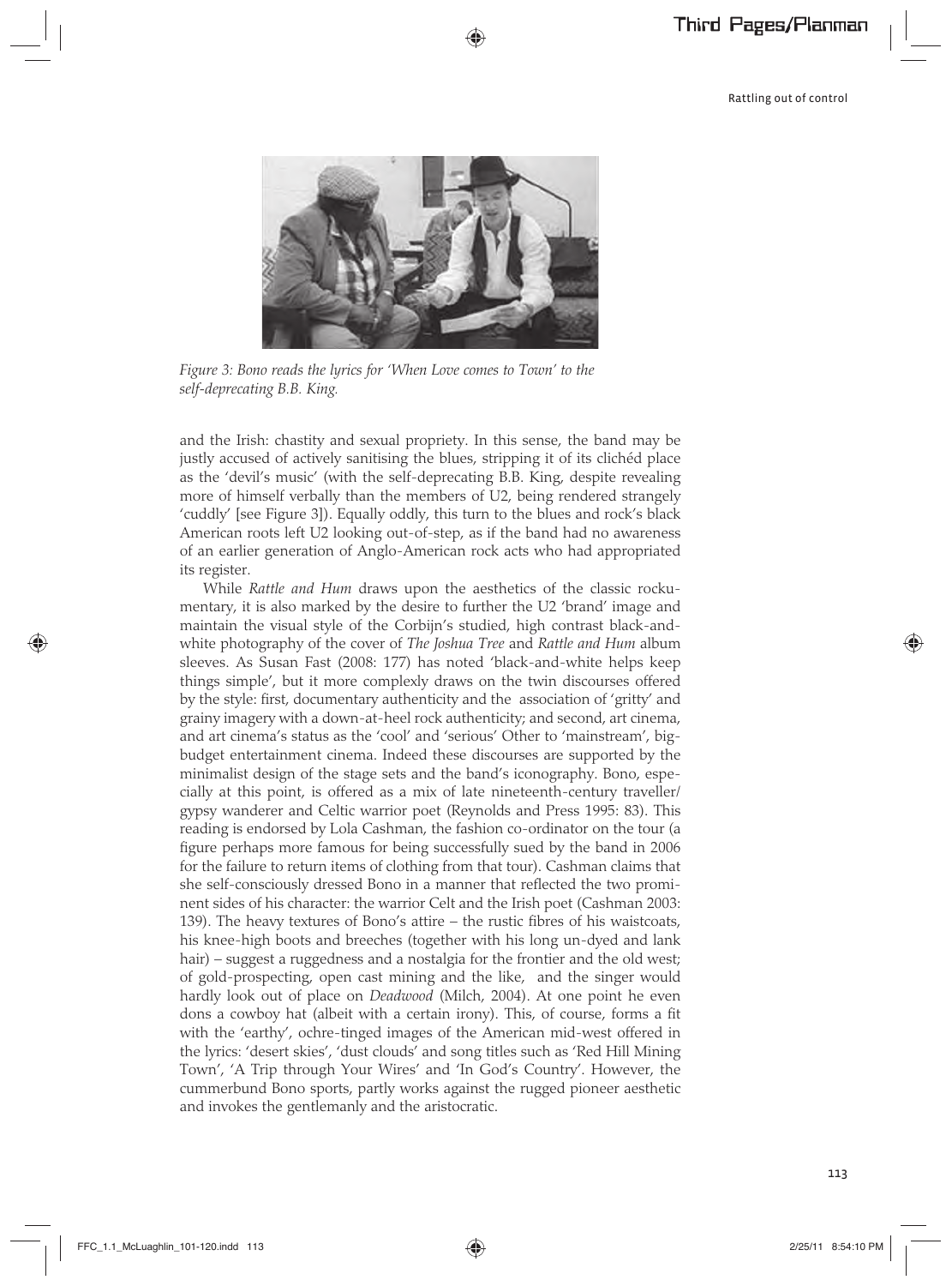- 27. Certainly *The Joshua Tree*/*Rattle and Hum*  period marked a more elegant fit between sound and image than the previous album and tour. While *The Unforgettable Fire* (Island, 1984) is a landmark U2 album sonically, exhibiting a greater use of texture and experimentation, it is arguably the worst period of the band's career in terms of dress, with Bono sporting his infamous 'mullet' hairstyle and an unflattering mix of leather trousers, kneehigh suede boots and denim shirts.
- 28. For a fuller discussion of masculinity, performance and gender nostalgia, see Biddle (2007).
- 29. While U2 fans may, no doubt, find the rugged pioneer images erotic, they certainly do not conform to the conspicuously sexualized and chiselled frontier male bodies evident in the photography of Bruce Weber. However, as with Joy Division and the dark overcoat, the rural wanderer look was certainly extremely widely adopted throughout Ireland at the time and even permeated the world of Irish alcohol advertising. The look, though, was certainly not as widely appropriated across the Irish Sea.



*Figure 4: Bono ceremoniously removes his cummerbund during the performance of 'Bad'.*

Thus, while the aesthetic is clearly nostalgic, it suggests a combination of high and low culture, work and poetry; rootedness/ruggedness and the lofty (as well as a mix of 'Irish' and 'American' imagery).27 It could be argued that Bono is offering a pre-Fordist image of masculinity – specifically of the Irish making their way in the American frontier of the nineteenth century – a semiotic that, at least in part, functions as a nostalgic retreat from the uncertainties for masculine subjectivities in the post-Fordist present.<sup>28</sup> Once again, it seems, Irishness is associated with the pastoral and the pre-industrial, with clothes functioning less as 'fashion' or 'costume', than as ethnic wear. It is, therefore, especially significant that U2, in breaking with 'dressing themselves', employed a fashion co-ordinator to refine the look of unreconstructed authenticity; a paradigm case of fashion and artifice in the service of rock realism and (diasporic?) Irish authenticity. And, if Cashman's account is to be believed, she invested a great deal of labour combing the second-hand and vintage clothing stores in the towns and cities the band visited in order to consolidate the look.29

The films intertwining of blackness and Irishness also attracted criticism. As Lauren Onkey has observed:

[...] declarations of black identity by the Irish or Irish Americans usually depend on essentialized notions of both blackness and Irishness; the point of making the alliance is to suggest that both groups share access to an authentic identity distinct from a dominant culture.

(Onkey 2006: 162)

This leads Onkey to go on to conclude that:

[...] the Irish can use African Americans as a tool to become authentically Irish, to get in touch with their authentic suffering, or their precolonial ethnic authenticity; but the definition of Irishness that emerges is as retrograde and limiting as depicting blacks as noble savages.

(Onkey 2006: 163)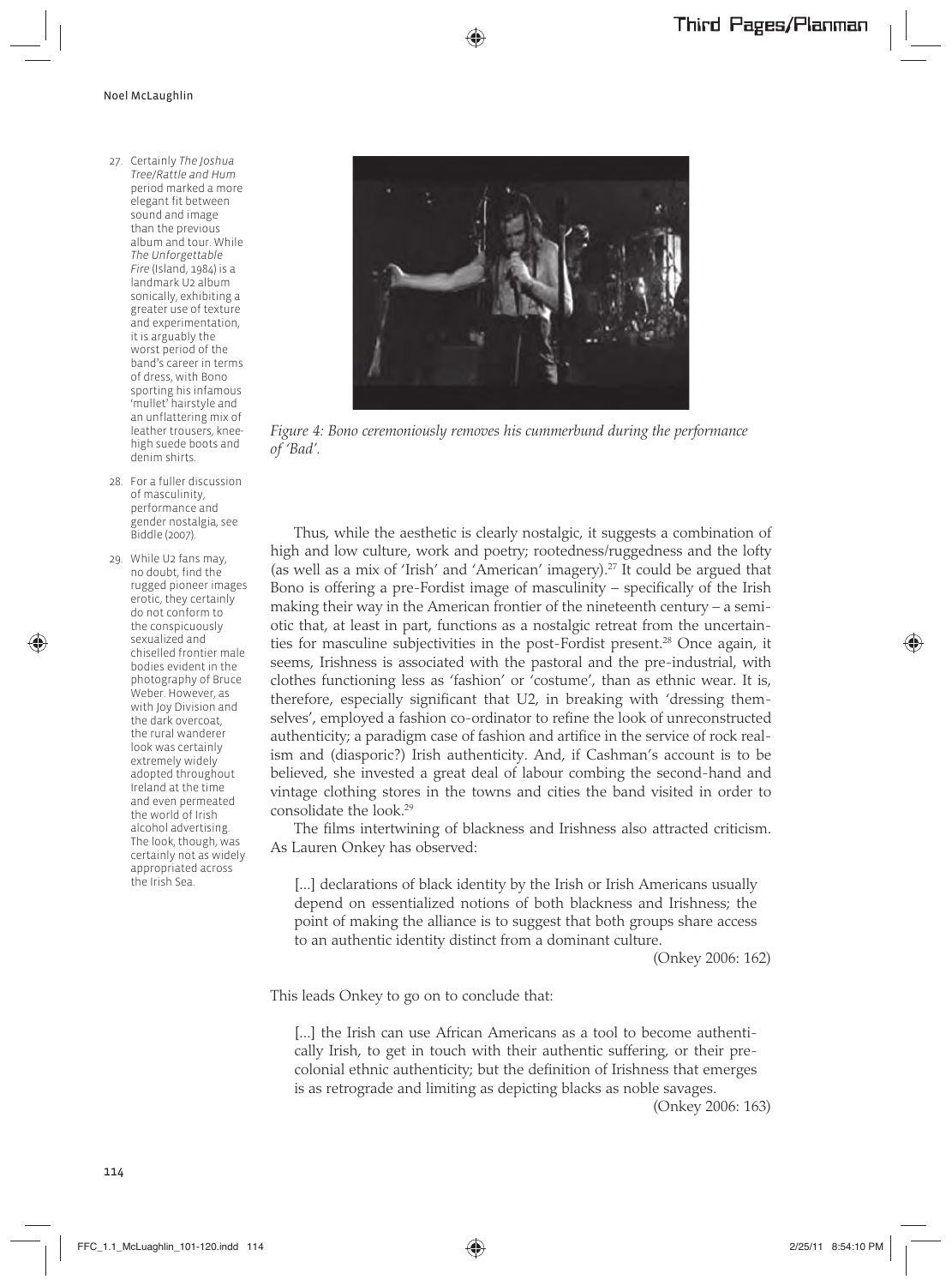Furthermore, in a later discussion of *Rattle and Hum*, Onkey claims that African American musical traditions are subject to the same nostalgic impulse as the other musical areas referenced, and thus securely quarantined in the past and rendered 'safe' (Onkey 2010: 159–68).

While all of this is may be true, it could be a little hard on U2, and the album/film may be more ideologically ambivalent than Onkey allows for. It may also inadvertently lend support to the type of English music press criticism of the period which, predictably enough, hammered the band for locating themselves in America (which of course was a synonym for big, bland and empty) and plundering the blues (and plundering it late). The album and film have been widely regarded as the band's critical low point (Stokes 2006: 84).<sup>30</sup>

The nether side of the argument here is clearly articulated by the late Bill Graham, the Irish music press writer who could legitimately claim to have discovered the band. Graham consistently championed this period of the band's oeuvre in the face of critical hostility up to his death in 1996. He has astutely pointed to the Irish diasporic discourses of retrieval and recovery articulated in this work. In this sense, *Rattle and Hum*, as an album and a film, is concerned with exploring (and indeed developing) the connections between the blues and American country music and the Irish migrant ballad tradition; an intertwining that significantly played a formative part in the formation of rock 'n' roll, and is evident in Presley, Dylan and Hendrix and many of the other canonical figures referenced in the film (Graham 1988; 1995). This presents a more complex picture than the reductionist dismissal of the album/film in many quarters of the British and American music press, and one could conceivably argue, moreover, that U2 were never interested in fetishizing black American musical expression as the great outlaw libidinal 'Other', or in reproducing the sexualized 'bump 'n' grind' of The Rolling Stones' appropriation of the blues. Conversely, the band were focused on paying homage to the blues in a more cerebral fashion; of prising open and celebrating the Black/Irish-Atlantic musical dialogues involved.31 Therefore, *Rattle and Hum*, in part at least (and however clumsily), offers a very different kind of 'alterative heritage': an Irish-specific version (and one full of contradictions and tensions). As Dublin had little in the way of a place-based rock mythology to draw upon, the film constructs a migrant heritage, and a diasporic or 'in-between' space – a precursor of sorts to the BBC/RTÉ series *Bringing It All Back Home* (King, 1991) which explored these inter-cultural connections in a more thorough and systematic fashion.<sup>32</sup>

#### **CONCLUSION**

Mobilising images of place in popular musical terms can be a fraught strategy. U2 had to, in a way, leave notional aspects of Irishness behind and move away from the dominant images of Ireland and Dublin (for example, *Rattle and Hum* contains only one short interlude in a Dublin pub with Adam Clayton drinking a pint of Guinness).33 This explains why the city has largely been absent from visual representations of the band throughout the 1980s.<sup>34</sup> Dublin had little in the way of an elaborate scene mythology that could be appropriated and adapted. U2 could not draw on what Bill Graham has termed '(t)he Clash's tower block imagery' (Graham 1989: 16), nor on the lineage of little-Englandisms associated with The Kinks, The Smiths and Blur and so forth (nor could they tap into a national cinematic imaginary in the way that The Arctic Monkeys or The Smiths explicitly deployed images from the 'Angry Young Men' cycle). In this sense, U2 would have found it difficult

- 30. The film was not as universally dismissed as history would have one believe. The normal acerbic comedy writer Graham Linehan (co-author of *Father Ted* and *Black Books*  and others) in his capacity as a *Hot Press*  reviewer, confessed to finding Bono's performances vaguely erotic and the film 'moving' (Linehan 1989).
- 31. Criticizing the film for its nostalgia gaze is problematic as so much contemporary rock and pop references, either overtly or indirectly, rock's past; and second, and this a point explored by Paul Gilroy (2010), surely the downplaying of African American stereotypes and focusing on the utopian narratives of that period of African American musical expression – of civil rights and so forth – may have politically progressive consequences, as it avoids the 'bling' and the hyper-aggressive masculinity that was a dominant aspect of black musical expression in the late 1980s.
- 32. According to Stokes (2006: 85), Bono was disappointed in the critical reception of both film and album. The impulse behind them had been to respond to accusations that the band's audience, in Eamonn McCann's words, was 'almost entirely white, overwhelmingly middle-class, as content as a field of flowers and no threat whatsoever to anything' (McCann 1987: 302), and with values as 'American as apple pie' (Bradby 1989: 110).
- 33. U2, even early on were largely non-drinkers, regarding the world of pubs and alcohol as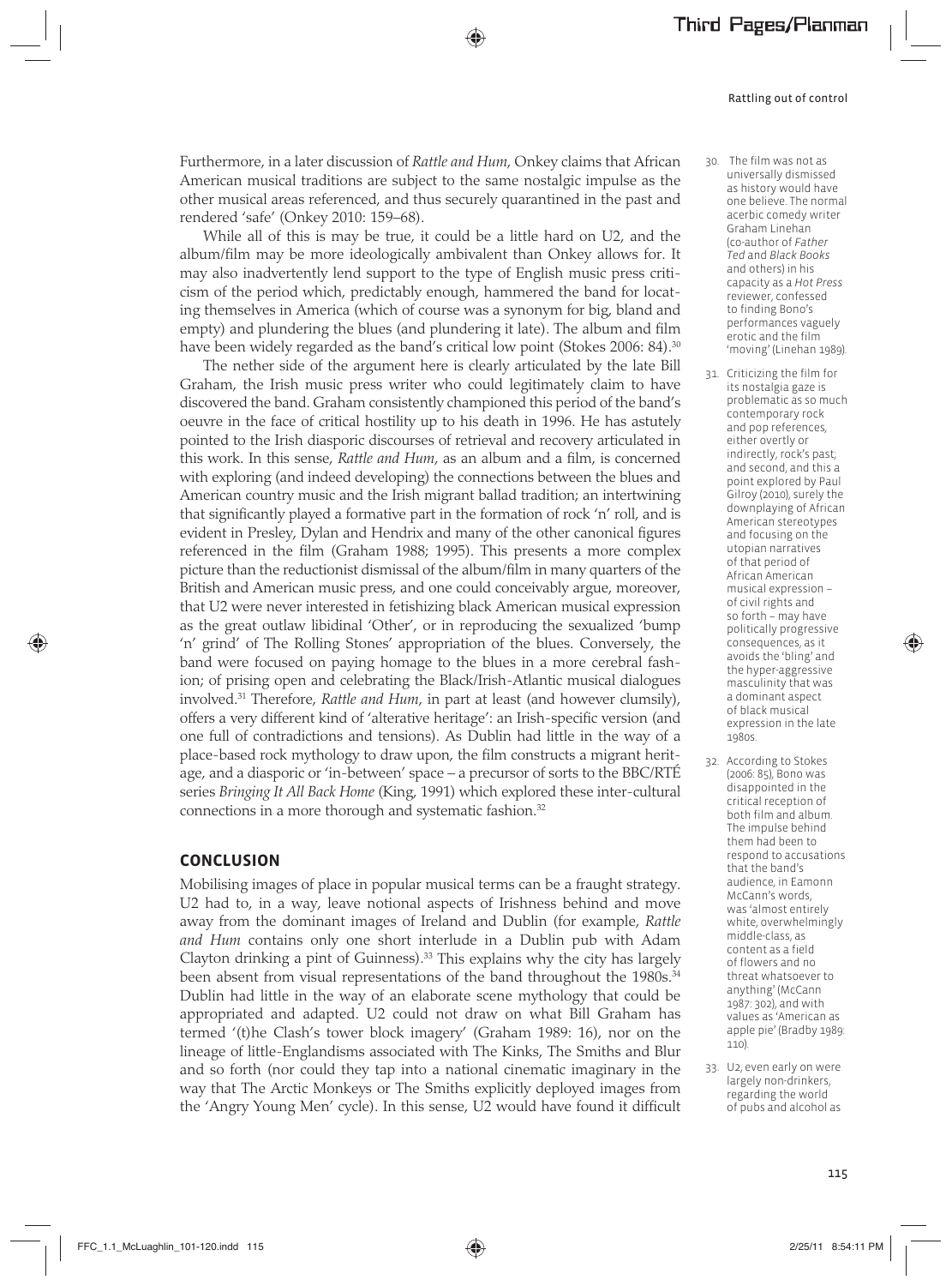markers of mediocrity (something they shared with Bob Geldof). This distance from drinking culture had a twofold aspect: first, pubs, from a sub-cultural perspective, were regarded as part of the majority experience and hence uncool; second, the world of the Dublin/Irish pub was a national cliché and to be avoided.

- 34. The exceptions here are the early publicity photographs of the band by Hugo McGuinness and others (see Graham 1989), and the music video for 'Gloria' (*October*, 1981), with the latter making use of a similar docklands location as *Rattle and Hum*.
- 35. It is also worth noting here that the more modest budgets and aesthetic traditions of public service British television can create a more kinetic, visceral and exciting concert experience than the Hollywood concert film.

to mobilize an Irish equivalent tradition of self-deprecation, introspection; a focus on the minutia of national institutions or a Ballard-style science fiction Dublin. This, in part, reveals not so much a desire to avoid Irish signifiers, as an attempt to re-imagine and re-vitalize them. The band's affirmative ideology and anthemic sound, as well as their avoidance of the tropes of Irish hedonism (which have in the past been easily articulated to rock mythology) signals a move away from some of the widely circulating myths about Ireland and the Irish in popular media. Moreover, as John Waters has put it, U2 have denied 'the fatalism in the Irish personality' and the association of the Irish with a history of suffering (Waters 1994: 194). However, 1983's *Under a Blood Red Sky* is arguably the more successful as it avoids the 'rear-view mirrorism' and overt referentiality of its later and bigger budget Hollywood counterpart. However, *Rattle and Hum*, despite its problems, forges an imaginative cultural geography of Irish, British and American elements (even if these are anchored by a strong pastoral discourse, frontier costumes and circumspection about revealing too much). U2 are perhaps at their best when they do not speak but play. And love them or loathe them, the music is distinctive, even majestic and powerful.<sup>35</sup>

*Control* does little to work away from post-punk Manchester's association with miserablism, and aside from the expert recreation of the music in performance, the film is hampered by the traditions of working-class realism and the rock biopic. Significantly, Simon Reynolds has offered a much more insightful analysis of the film than his academic Film Studies counterparts (Reynolds 2009b: 358–66). This is because he understands the music and its affective power, and is sensitive to any attempt to reduce the band's distinctive music and performance to conventions of narrative and genre or the bounded rubric of place. In part, *Control* succeeds as documentary drama, recreating and amalgamating scenes from regional television, or reconstructing scenes where the camera was not present. (In fact, it is the type of dynamic and 'immediate' live performances on terrestrial television that provide the primary material for re-creation.) By contrast, in *Rattle and Hum* the openness of both the filmic and lyrical imagery, its *vagueness*, works against anchoring the music to a clear narrative 'explanation' and hence helps, to a degree, to maintain the notional listener's interpretative and affective liberty. Whichever way, most commentators on both films tend to overlook the significance of clothes. One can imagine the different meanings Joy Division would articulate if they were dressed in U2's attire.

With regard to place specifically, footballing analogies may be helpful. In popular musical terms, Manchester functions a little like Manchester United and stands atop of an imaginary league table of fashionable rock and popular musical cities. Like its football club counterpart (with a legacy from 'Busby's Babes' through to George Best and the Swinging Sixties to Eric Cantona), popular musical Manchester has a long history of significant events, celebrated fashion styles and canonical figures. Dublin, especially in the early 1980s, could be likened to the Irish football league: it attracts little interest outside of the island (and even then by supporters within the Irish diaspora). If Manchester bands had to carve out a place-based identity against the power of London, emphasising the range of its 'northern-ness', its industrial heritage and so forth, Dublin's aspiring musicians faced a double-disadvantage. Like Manchester they had to deal with London's gravitational pull, but they had to negotiate the existing paradigm of ethnic Irish Otherness (literary and working-class pubs, traditional music sessions and their associated attire, Gaelic sports, 'Celtic' imagery and so forth). Dublin also suffered from the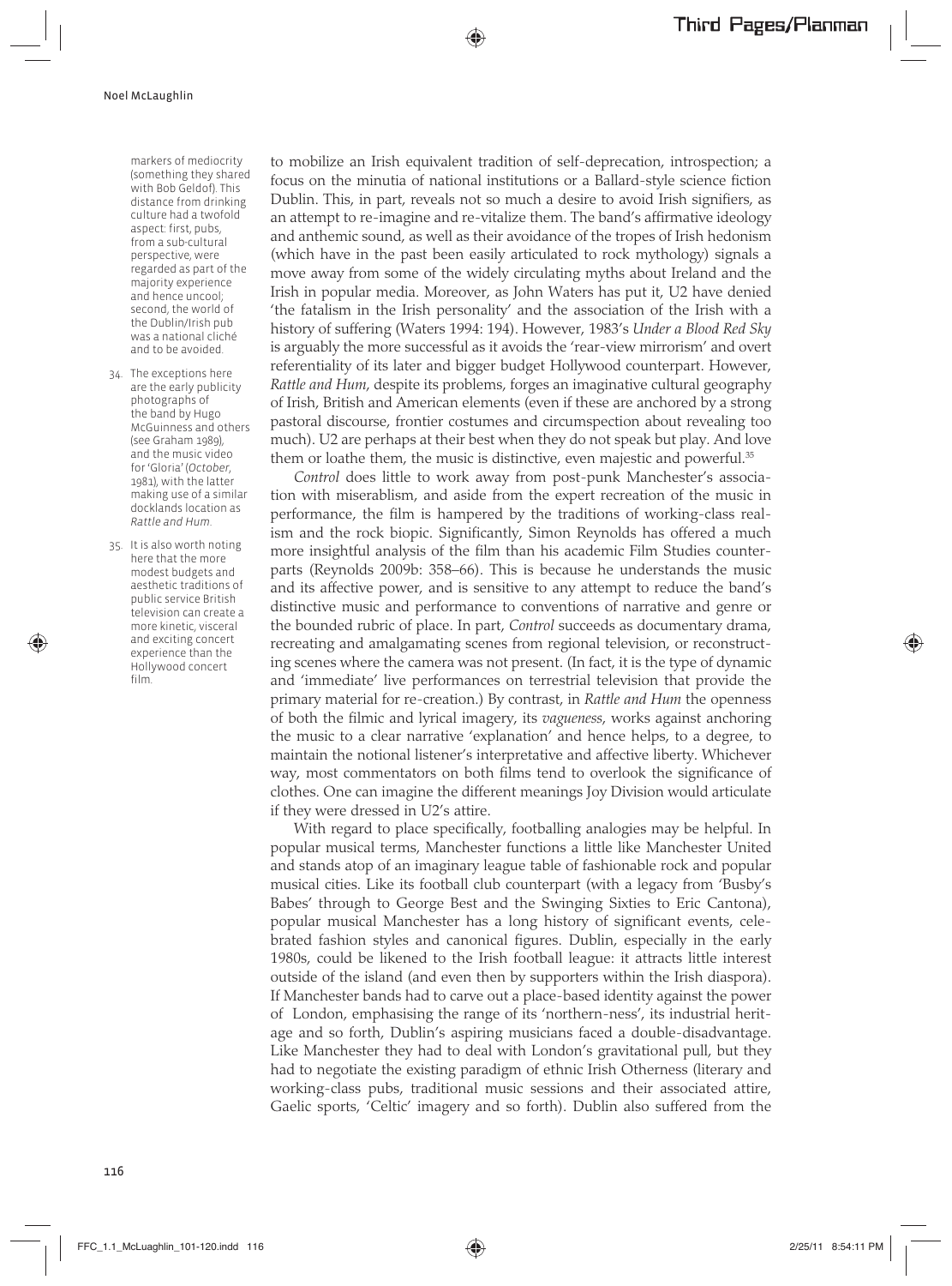lack of British music and fashion press interest in the specificities of its scene and the swamping of the city's identity by tropes of ethnicity. After all, Dublin has been associated internationally with (popular) music much longer than Manchester. More simply put, Irish rock artists such as U2 had to find a space in-between foregrounding and denying Irish place/identity discourses. At the time of the band's emergence, Irish folk/rock hybrids and the images and looks with which they were associated had ossified into cliché, leaving U2 having to find a different 'space' in the authenticity/hybridity dialectic <sup>36</sup> (and finding a clothing style that signified a distinctive yet unclichéd 'Irishness' was no simple task).

In both U2 and Joy Division we can glimpse the complex ways in which tropes of place – of origins, belonging and locatedness – are mobilized. It is difficult to side-step entirely the rhetoric of origins and the bounded notions of identity to which they give rise; after all bands/film-makers are not global or wholly transnational in the way that banks are, and thus they cannot simply withdraw from anchorage in city/nation configurations (and seemingly at will). In political economic terms, U2, in their circumvention of London had to construct a hinterland between the United States, Ireland and Britain. In this sense, the band had to refashion the pejorative spatial term 'mid-Atlantic'. Thus the band had to simultaneously hold onto the residual advantages of Irishness and their Dublin base, and refresh and re-imagine these tropes of place and identity. Similarly, Joy Division's musical work is more *geographically* (and fashionably) imaginative than the image offered by *Control*, which is hemmed in by both the Manchester myth they had helped to consolidate and the cinematic conventions deployed in the posthumous biopic. In a sense, Manchester's centrality in the Joy Division story is overstated; whereas U2's relationship to their city of origin is under-elaborated.

In the contemporary context, however, the two lead singers seem to endure as contrasting yet mutually dependent archetypes: the poetic, yet misguided urban martyr/shaman; and the bombastic and driven, and primarily rural, saviour or 'prophet of positive thinking'. Whichever way one leans, both bands and singers in the period discussed stand out against the current climate of acquisition and consumer-driven status.

#### **ACKNOWLEDGEMENTS**

I must thank the following friends, colleagues and loved ones for their help and encouragement in the writing of this article: Elayne Chaplin, Mick Clarke, Pamela Church Gibson, Sarah Gilligan, John Hill, Tobias Hochscherf, Russ Hunter, James Leggott, Simon Reynolds, Jamie Sexton, and not least my partner, Maria Trkulja.

#### **REFERENCES**

- Barker, Hugh and Taylor, Yuval (2007), *Faking It: The Quest for Authenticity in Popular Music*, London: Faber.
- Berman, Marshall (1983), *All That Is Sold Melts into Air: The Experience of Modernity*, London: Verso.
- Biddle, Ian (2007), '"The Singsong of Undead Labor": Gender Nostalgia and the Vocal Fantasy of Intimacy in the "New" Singer/Songwriter', in Freya Jarman-Ivens (ed.), *Oh Boy!: Masculinities and Popular Music*, New York: Routledge, pp. 125–44.

 36. Even an analyst as insightful as Simon Reynolds contributes to Dublin's 'unknown' status. His account of post-punk (Reynolds 2005) is largely organized in terms of cities and an assumed correspondence between musical style and the specificities of place. What is ideologically interesting though is the blatant lack of critical consideration of Dublin/Ireland in relation to U2, whom he describes as the most commercially successful group in the entire movement (Reynolds 2009a).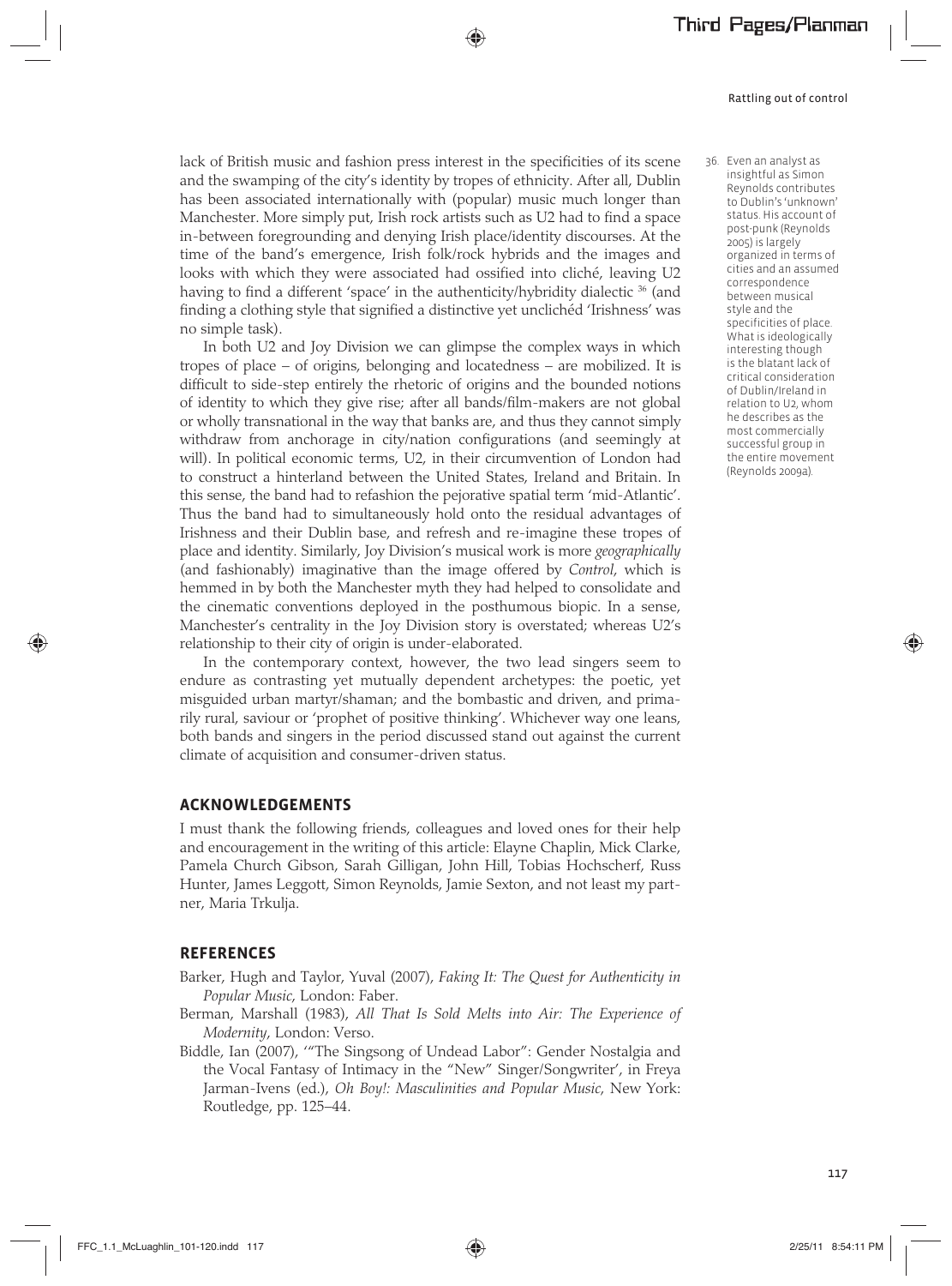- Bordwell, David (1985), 'Art Cinema Narration', *Narration and the Fiction Film*, Madison: University of Wisconsin Press.
- Bradby, Barbara (1989), 'God's Gift to the Suburbs?: a review of *Unforgettable Fire: The Story of U2* by Eamon Dunphy', *Popular Music*, 8: 1, pp. 109–16.
- Bruzzi, Stella (2000) *New Documentary: A Critical Introduction*, London: Routledge.
- Campbell, Sean (2010), *Irish Blood, English Heart: Second Generation Irish Musicians in England*, Cork: Cork University Press.
- Carney, John (2006), *Once*, Ireland: Irish Film Board/RTÉ/Samson Films.
- Cashman, Lola (2003), *Inside the Zoo with U2: My Life with the World's Biggest Rock Band*, London: John Blake.
- Clarke, Mick (2007), 'Interview by Noel McLaughlin', unpublished.
- Clayton, Jack (1959), *Room at the Top*, UK: Romulus Films.
- Clifford, James (1992), 'Travelling Cultures', in Lawrence Grossberg, Cary Nelson and Paula Treichler (eds.), *Cultural Studies*, New York and London: Routledge, pp. 96–112.
- Cohen, Sara (1991), *Rock Music in Liverpool: Popular Music in the Making*, Oxford: Oxford University Press.
- Cohen, Sara, Schofield, John and Lashua, Brett (2009), 'Music, Characterization and Urban Space', *Popular Music History*, 4: 2, pp. 105–10.
- Corbijn, Anton (2007), *Control*, UK: Three Dogs and a Pony/Becker Films.
- Cummins, Kevin (2009), 'On Manchester Music', *The Observer*, 20 September.
- Curtis, Deborah (2001), *Touching from a Distance: Ian Curtis and Joy Division*, London: Faber.
- Davies, Terence (1988), *Distant Voices, Still Lives*, UK: Channel 4/British Film Institute.
- Fast, Simon (2008), 'Music, Contexts, and Meaning in U2', in Walter Everett (ed.), *Expression in Pop-Rock Music: Critical and Analytical Essays*, New York and London: Routledge, pp. 175–97.
- Frank, Robert (1972), *Cocksucker Blues*, USA: Marshall Chess.
- Frith, Simon (1996), *Performing Rites: On the Value of Popular Music*, Oxford: Oxford University Press.
- Gee, Grant (2007), *Joy Division*, UK: Hudson Productions/Brown Owl Films.
- Gilroy, Paul (2010), *Darker than Blue: On the Moral Economies of Black Atlantic Culture*, Cambridge, Massachusetts: Harvard University Press.
- Godley, Kevin (1992), *Zoo TV: Outside Broadcast*, UK: Initial Film and Television.
- Graham, Bill (1995), 'Interview by Noel McLaughlin', unpublished.
- —— (1988), 'Shake, Rattle and Hum', *Hot Press*, 6 October.
- —— (1989), *U2: The Early Years Another Time, Another Place*, London: Mandarin.
- Graham, Bill and Caroline van Oosten de Boer (2004) *U2: The Complete Guide to their Music*, London: Omnibus Press.
- Greengrass, Paul (1987), *World in Action Special: U2*, UK: Granada Television.
- Henke, James (1994), 'U2: Here Comes the "Next Big Thing"', in the editors at *Rolling Stone*, *U2: The* Rolling Stone *Files*, New York: Hyperion, pp. 1–2.
- Higson, Andrew (1993), 'Re-presenting the National Past: Nostalgia and Pastiche in the Heritage Film', in Lester Friedman (ed.), *British Cinema and Thatcherism*, London: UCL.
- Hill, John (1999), *British Cinema in the 1980s: Issues and Themes*, Oxford: Clarendon Press.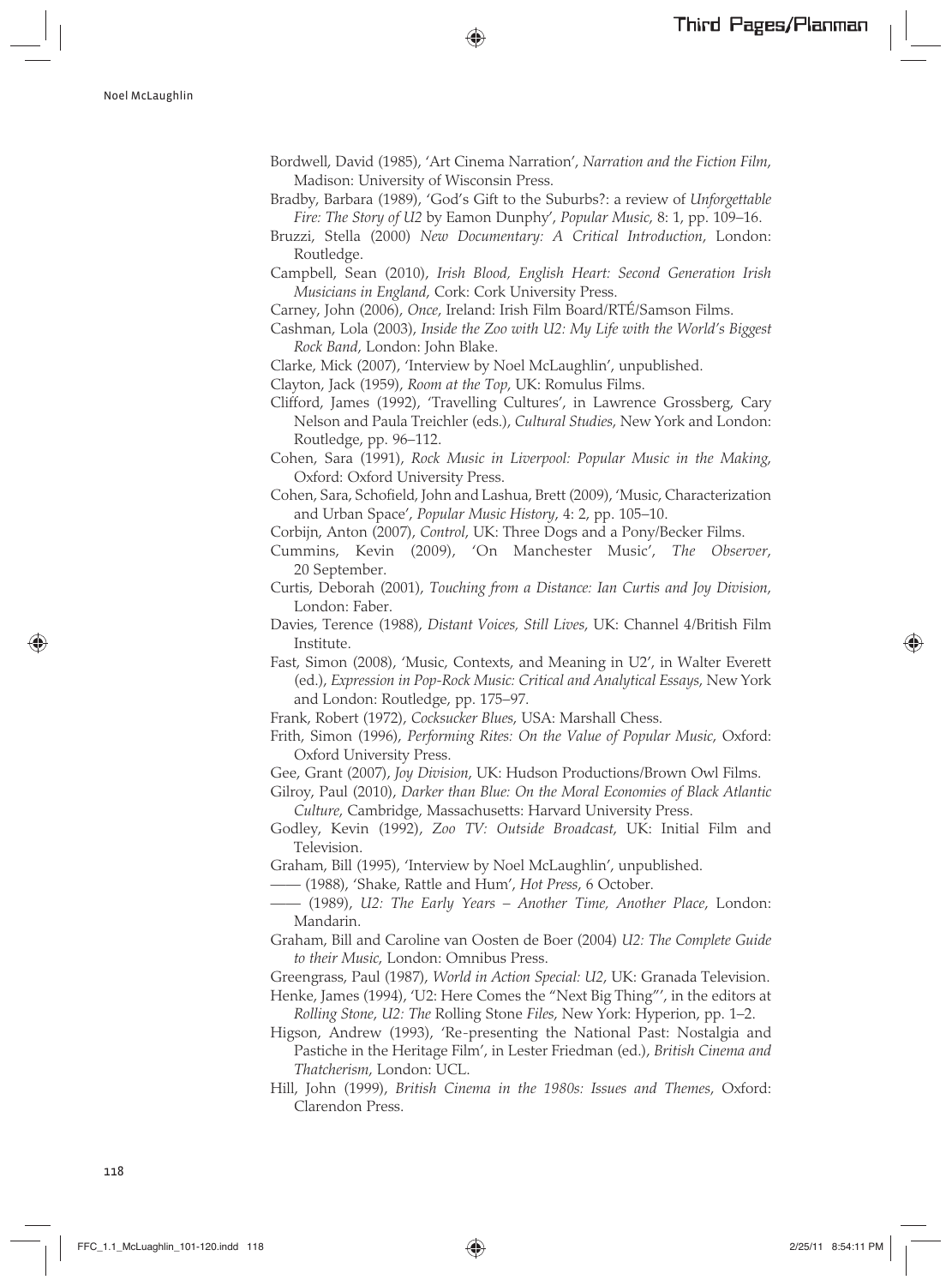—— (1988), 'Images of Violence', in Kevin Rockett, John Hill and Luke Gibbons, *Cinema and Ireland*, London: Routledge, pp. 147–93.

—— (1986), *Sex, Class and Realism: British Cinema 1956–1963*, London: BFI. Hills, Matt (2002), *Fan Cultures*, London: Routledge.

Hook, Peter (2009), *The Hacienda: How Not To Run a Club*, London: Simon and Schuster.

—— (2007), 'Interview', in *Joy Division* ('DVD Extras').

Hopper, Dennis (1969), *Easy Rider*, USA: Columbia Pictures/Pando Company Inc.

- Joanou, Phil (1988), *Rattle and Hum*, USA: Paramount Pictures/Midnight Films.
- Keeffe, Greg (2009), 'Compost City: Underground Music, Collapsoscapes and Urban Regeneration', *Popular Music History*, 4: 2, pp. 145–59.
- Kent, Nick (1990), 'The Mancunian Candidates: Stone Roses, Happy Mondays', *The Face*, 2: 16, January.
- King, Philip (1991), *Bringing It All Back Home*, UK/Ireland: BBC/RTÉ/ Hummingbird Productions.
- Linehan, Graham (1989), '*Rattle and Hum* Film Review', *Hot Press*, www. hotpress.ie. Accessed 27 November 2010.
- Lynskey, Dorian (2010), 'Synths of Our Fathers', *The Guardian*, 19 November, p. 3.
- McCann, Eamonn (1987), 'U2 Pressgangbang', in Eamon Dunphy, *Unforgettable Fire*, pp. 299–303.

McCormick, Neil (2006), *U2 by U2*, London: Harper and Collins.

- McLaughlin, Noel (2009), 'Bono! Do you ever take those wretched sunglasses off?: U2 and the Performance of Irishness', *Popular Music History*, 4: 3, pp. 309–31.
- McLaughlin, Noel (in press), 'Post-punk Industrial Cyber Opera?: The Ambivalent and Disruptive Hybridity of Early '90s U2', in John O'Flynn and Mark Fitzgerald (eds), *Music and Identity in Ireland*, Farnham: Ashgate. (Accepted for publication October 2011).
- McLaughlin, Noel and McLoone, Martin (2000), 'Hybridity and National Musics: The Case of Irish Rock', *Popular Music*, 19: 2, Cambridge: Cambridge University Press, pp. 181–99.
	- —— (in press), *Rock and Popular Music in Ireland: Before and After U2*, London and Dublin: Irish Academic Press. (Accepted for publication October 2011).
- McLoone, Martin (2000), *Irish Film: The Emergence of a Contemporary Cinema*, London: BFI.
- Medhurst, Andy (1999), 'What did I get? Punk, memory and autobiography', in Roger Sabin (ed.), *Punk Rock: so what? The Cultural Legacy of Punk*, London and New York: Routledge, pp. 219–31.
- Milch, David (2004), *Deadwood*, USA: HBO/Red Board Productions/Roscoe Productions.
- Muggleton, David (2000), *Inside Subculture: The Postmodern Meaning of Style*, Oxford: Berg.
- Negus, Keith (2008), *Bob Dylan*, London: Equinox.
- Onkey, Lauren (2010), *Blackness and Transatlantic Irish Identity: Celtic Soul Brothers*, New York and London: Routledge.
- —— (2006), 'Ray Charles on Hyndford Street', in Diane Negra (ed.), *The Irish in Us: Irishness, Performativity and Popular Culture*, London and Durham: Duke University Press, pp. 161–95.
- Orr, John (2008), '*Control* and British Cinema', *Film International*, 6: 1, pp. 13–22.